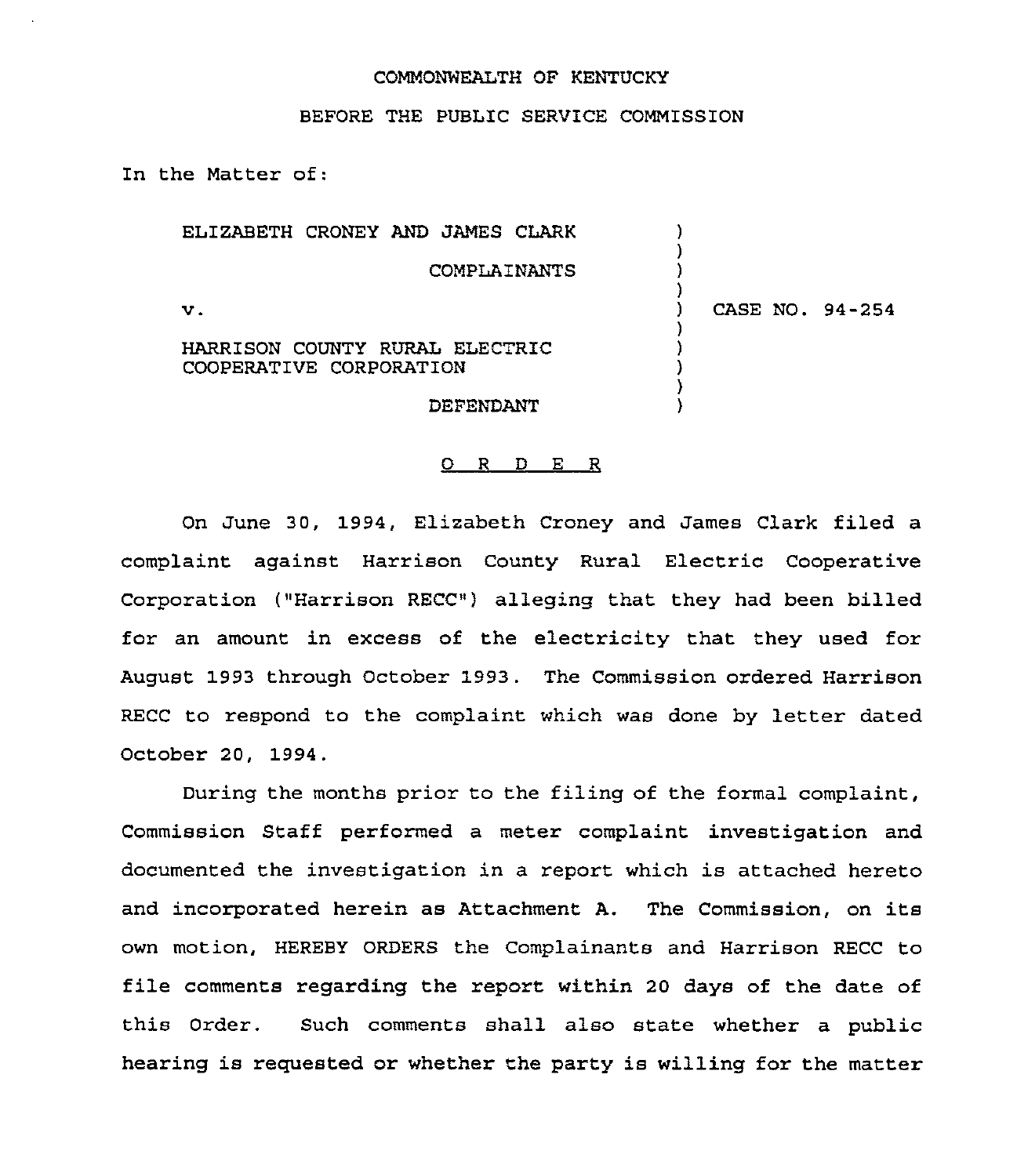to be submitted to the Commission for a decision without a public hearing.

Done at Frankfort, Kentucky, this 25th day of January, 1995.

PUBLIC SERVICE COMMISSION

 $4.47$  $\frac{1}{2}$  $\overline{\text{For the Commission}}$   $\overline{\phantom{a}}$ 

ATTEST:

**Executiv**  $\sum$ Director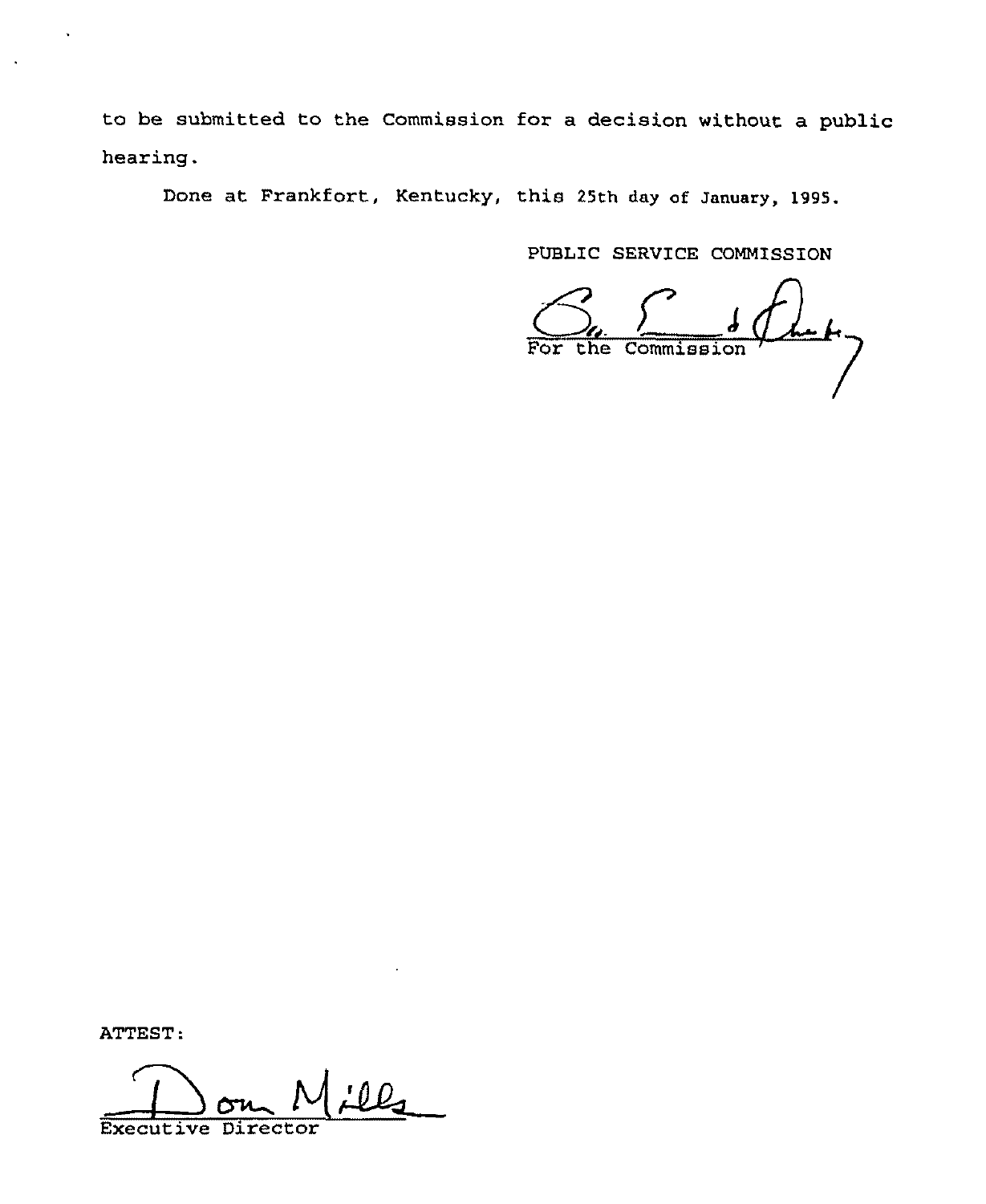

COMMONWEALTN OT XENTuCXV PUBLIC SERVICE COMMISSION 7)0 SCNENXEL LANE POST OFFICE BOX 615 FRANKFORT, KY. 40602 (502) 564-3940

٠

## **MEMORANDUM**

TO: Bob Johnston, Manager Consumer Services

THROUGH: Claude G. Rhorer, Jr., Director Engineering and Services

FROM: Denis P. Hildenbrand Utility Investigator Chief Meter Standards Laboratory

DATE: May 25, 1994

SUBJECT: Meter Complaint Investigation Report Elisabeth Croney vs. Harrison RECC

Enclosed is the requested Meter Complaint Investigation Report regarding the above complaint for distribution by you to the proper individuals. If you have any questions, please contact me at your convenience.

DPH: jep

ħ.

Enclosures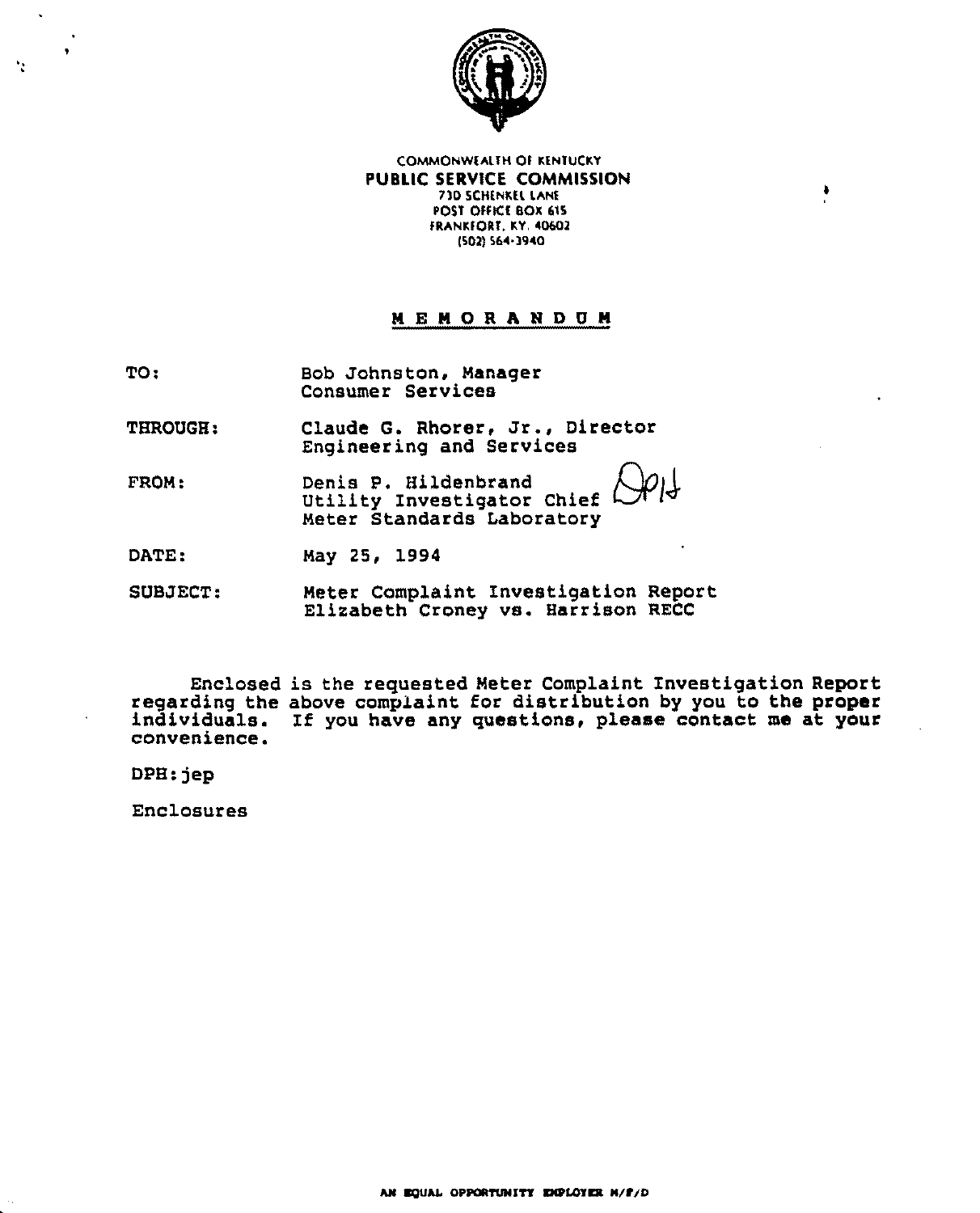Commonwealth of Kentucky Public Service Commission

V.

Meter Complaint Investigation Report Complaint #940011102

Elizabeth CroneylJames J. Clark vs. Harrison RECC

#### Brief

On April 26, 1994, various tests were run at the meter test facilities of Harrison Rural Electric Cooperative Corporation ("Harrison RECC") in Cynthiana, Kentucky. This was done in response to a letter received April 8, 1994, at the PSC's Consumer Services offices wherein they sought ". . . to formally request that the PSC evaluate the functioning of our electric meter.  $\ldots$ ." (refer to Attachment "A"). These official Complaint Tests were done in accordance with the directives outlined in the Public Service Commission's Regulations 807 KAR 5:006, Section 18(2) and 807 KAR 5:041, Section 17. At question is an August bill amounting to 5763.27. Refer to Attachments "B", "C", and "D" regarding some of the more detailed history and exact sequence of events for Account No.

The major focus of these tests was to verify the company's most recent test results for this meter. With this thought in mind, utility test records were sought and obtained for this meter. Refer to these results as follows:

Attachment "E": 8-81 -- 100.1 (earliest results for meter) Attachment "E": 8-81 -- 100.1 (earliest results for meter)<br>Attachment "F": 3-89 -- 100.0 (prior to installation in '89) Attachment "F": 3-89 -- 100.0 (prior to installation<br>Attachment "G": 3-94 -- 100.15 (request test results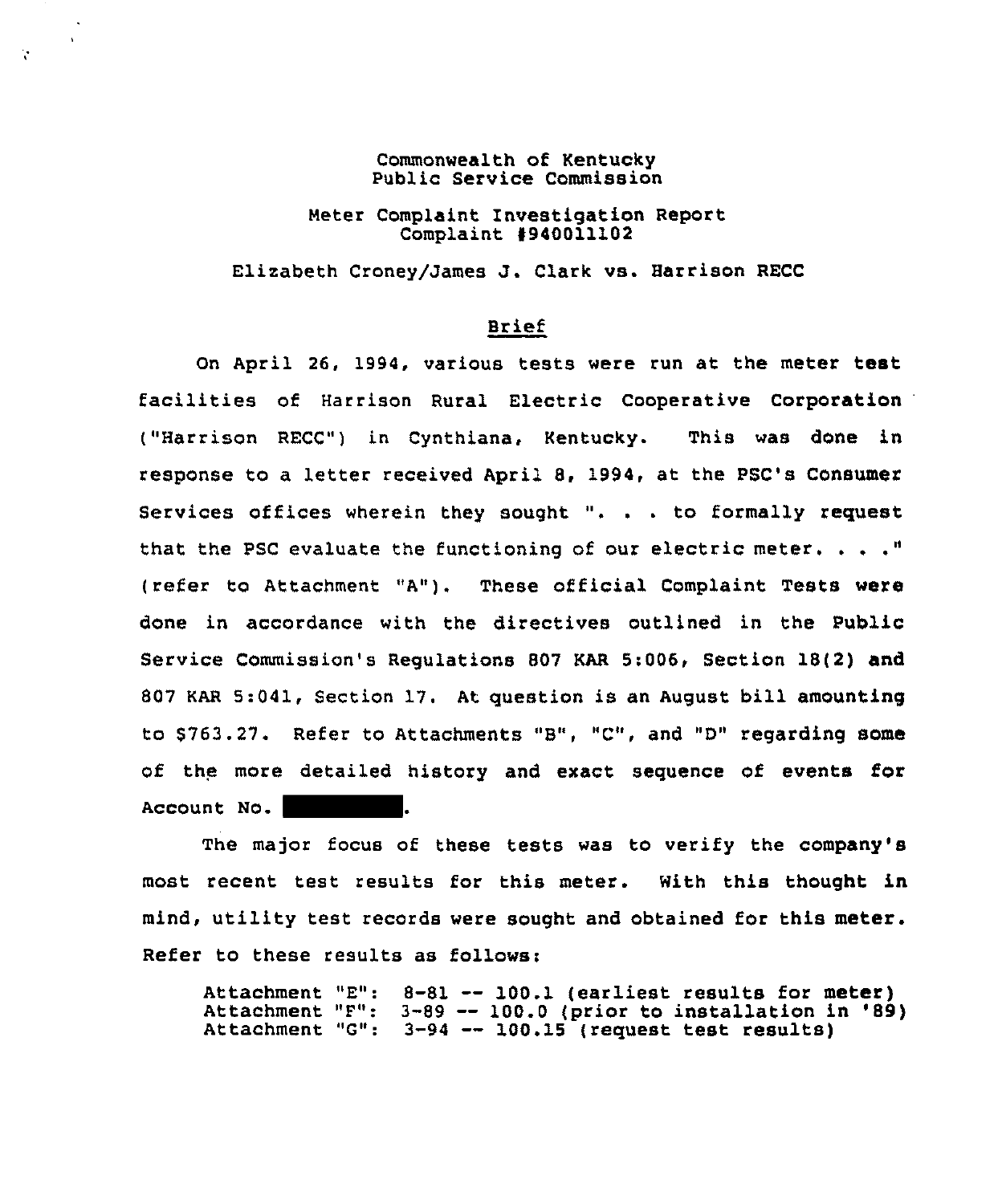The past test record for the meter that is presently in place at the Paris, Kentucky location was likewise sought and obtained and can be seen as follows:

Ŷ.

Attachment "H": 1-92 -- 100.0 (new meter results, before<br>installation)

In response to customer inquiries, the questionable meter had been removed from its location by Harrison RECC prior to the 3-94 Request Test.

### Observations

The questionable meter involved is a Sangamo Electric Type J4S, form 2S, 240 volt, 30 TA, with a 7.2 Kh, 30 ampexe meter, Class 200, <sup>3</sup> wire, Rr 27 2/9, <sup>5</sup> dial digital cyclometer register, 60 cycle, serial no. 43379847, company no. HC 6401, catalog no. 76002 with an observed index reading of 63020 KWH at the start of the testing. The company meter seal "had been broken at the time of the Request Test in the presence of James J. Clark.

Harrison RECC's meter test benches were used for all tests.

A utility records' check showed that the watthour reference standards located within each bench had indeed been compared to Harrison RECC's Master Watthoux Standard as is required in the regulations. Appropriate standard corrections were being applied to the tests where required.

To confirm test bench comparisons, comparison tests were performed between a recently certified PSC watthour standard (certified 3-5-94), serial no. <sup>0006423</sup> {refer to Attachment "I") at the Commission's Meter Standards Laboratory. Overall these results compared very favorably (within +.1 of 1% at various loads checked). Only after Harrison RECC's test benches were proven to

 $-2-$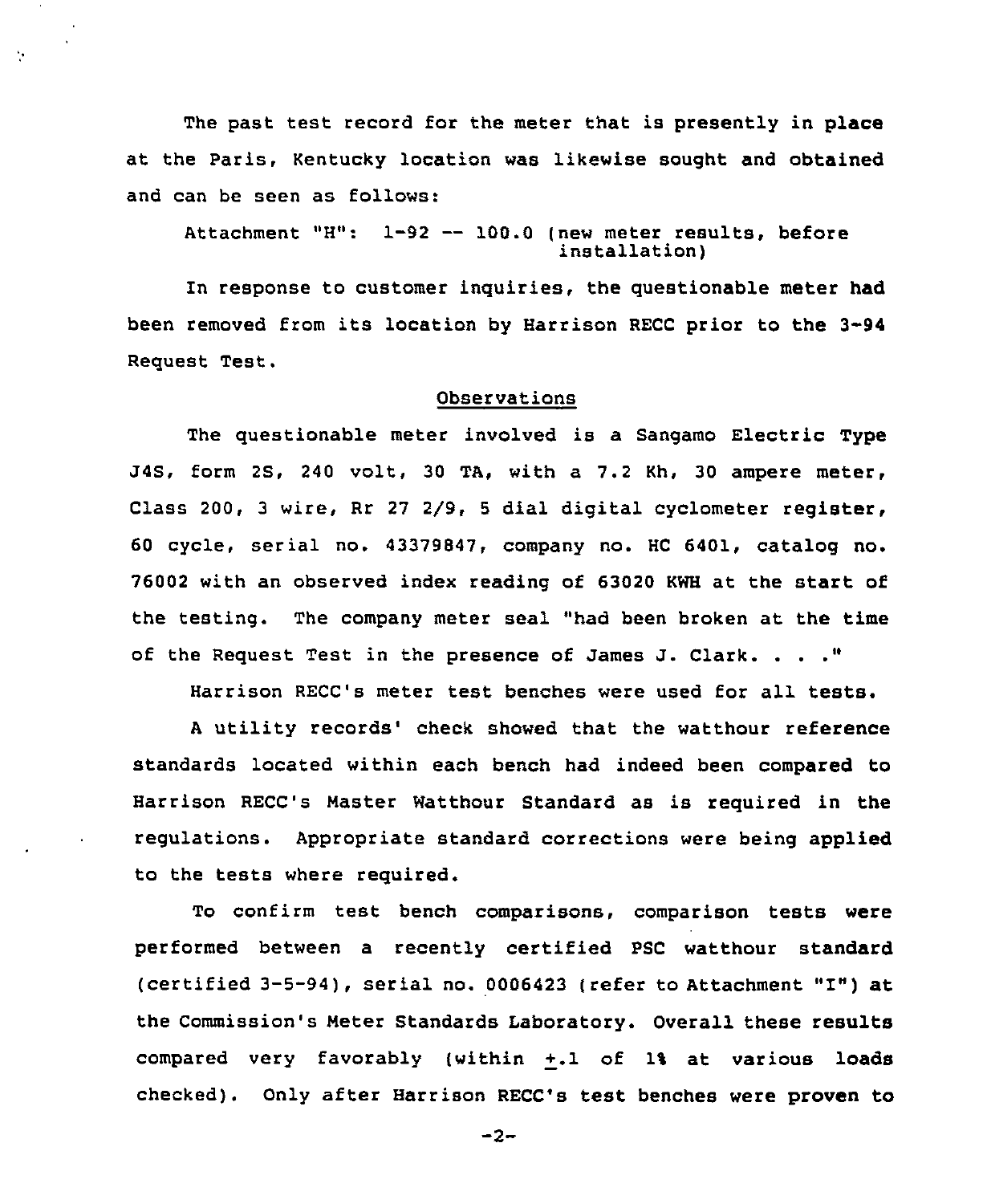be quite accurate, using this method, was the decision made to use its test equipment for all remaining checks.

Present for these tests were the following individuals:

- $\frac{1}{2}$ Denis Hildenbrand- PSC Utility Investigator (E0571)
- Larry Jones Harrison RECC, PSC certified meter tester  $\frac{1}{2}$ (E0498)/Nember Service Supervisor
- Frankie Taylor Harrison RECC, PSC certified meter  $-$ tester (E0014)
- Randall Steele PSC Laboratory Aide  $- -$

Ņ.

Since the 3-22-94 Request Test of this questionable meter, the meter had been held under "lock and key" at Harrison RECC awaiting further tests.

"As found" results of the questionable meter were as follows (refer to Attachment "J" for details)

|                                      | Full Load | Light Load | .5% Lagging Power Factor |
|--------------------------------------|-----------|------------|--------------------------|
| Average of<br>$3$ tries =<br>(KM-90) | 99.76     | 99.84      | 100.12                   |

Overall average of FL and LL  $(KM-90) = 99.8%$ 

"As found" results of the questionable meter using Harrison RECC alternate test bench TE9 were as follows (refer to Attachment "K")

|                                     | Full Load | Light Load | .5% Lagging Power Factor |
|-------------------------------------|-----------|------------|--------------------------|
| Average of<br>$3$ tries =<br>(TE 9) | 99.7      | 98.9       | 99.2                     |

Overall average of FL and LL (Te 9) =  $99.3%$ 

 $-3-$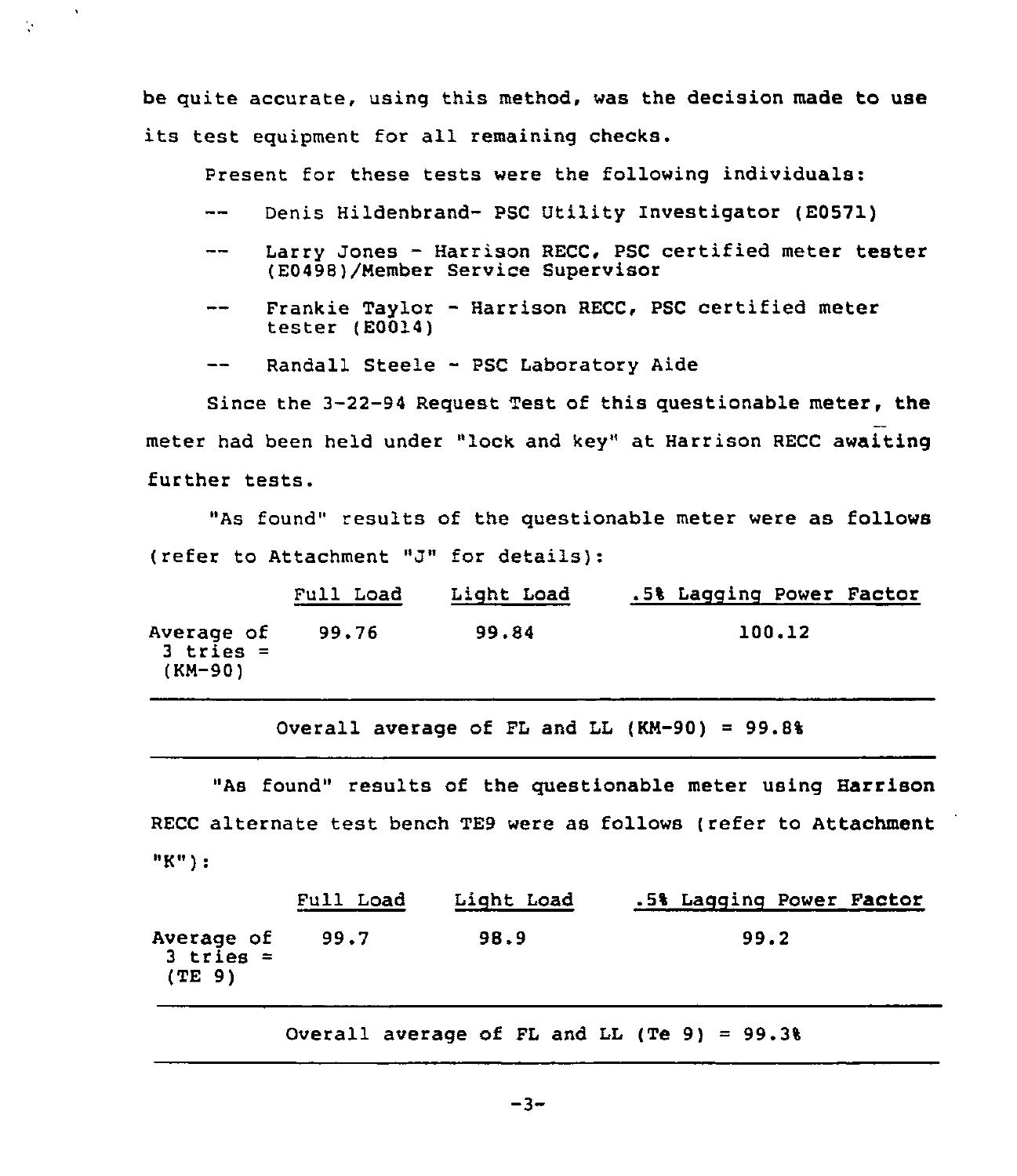Taking into consideration all of the above results, the overall accuracy of this meter was found to be 99.6%.

÷.

Once Harrison RECC's earlier test results were confirmed, additional checks were run on this meter to assure that all was proper. The Register Ratio (Rr) of 27 7/9 on the meter name plate was verified to be correct.

The meter was then tested for "creep" (no disk rotation with only voltage applied). None was observed.

No physical evidence of lightning damage was observed to the lightning arresters or any other place on the meter (no burn marks, etc.).

The meter blades were checked for excessive wear. All appeared normal. Likewise, the register "mesh" was found normal. The disk was checked to see if it was warped or bent. All appeared to be proper.

The meter's register was removed and the numbers manually counted in sequence forward and backward watching the proper operation of these odometer numbers. No trouble was found. The register was reinstalled with the reading of 63022 KWH.

This meter was then sealed with "PSC/KY, No. 7/46" lead seal. The meter was checked with an ohmmeter. No insulation breakdown was detected.

James J. Clark and Elizabeth L. Croney were given the opportunity to be present to witness these tests but declined.

#### Conclusions

The questionable meter accuracy of the Croney/Clark meter fell within PSC accuracy guidelines of  $+2\$ .

 $-4-$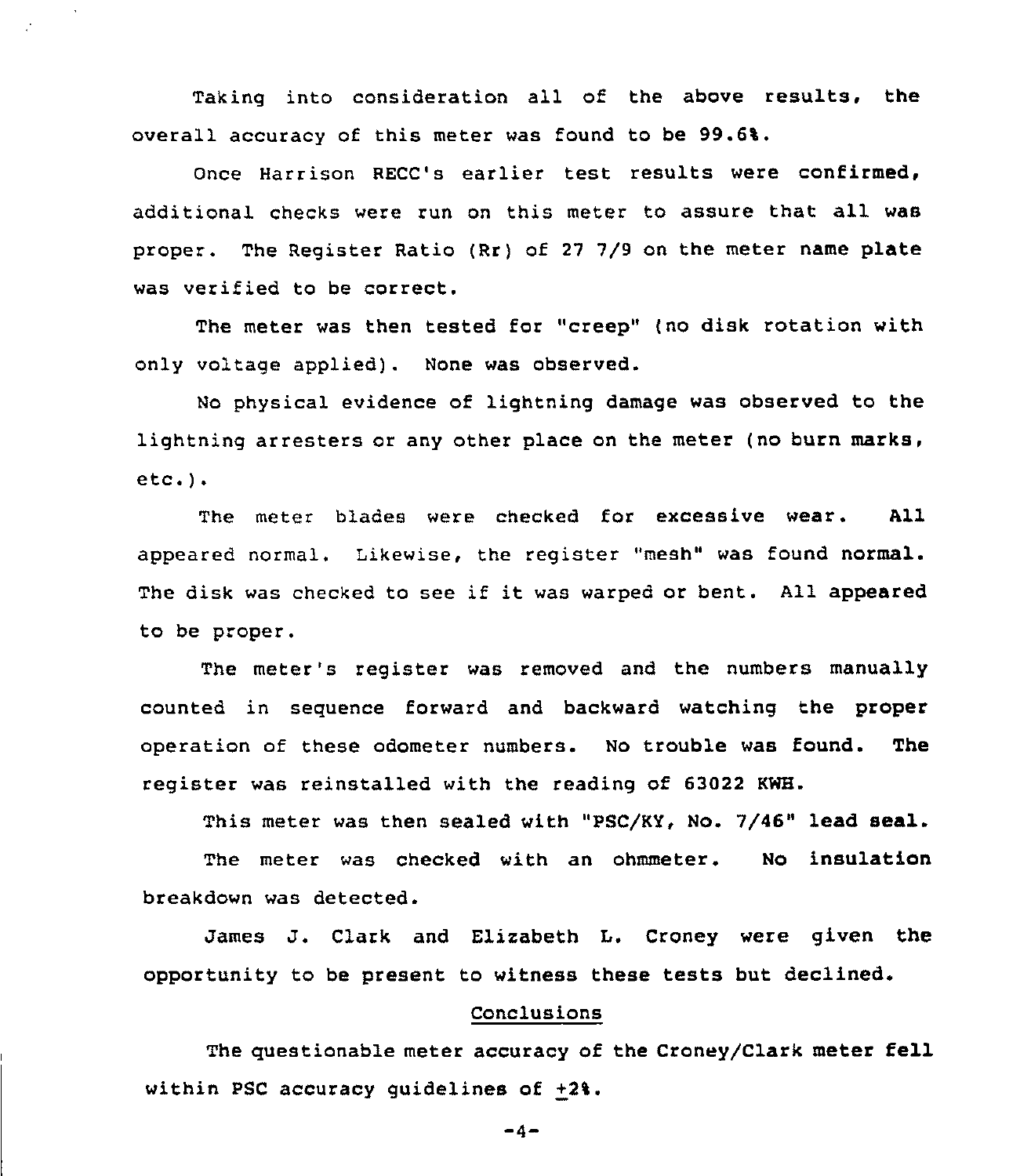This questionable meter is presently being held at the Commission's Meter Standards Laboratory and will remain there until the matter is resolved.

Submitted.

Denis P. Hildenbrand Chief Utility Investigator

DPH:jep

Attachments

 $\tilde{\phantom{a}}$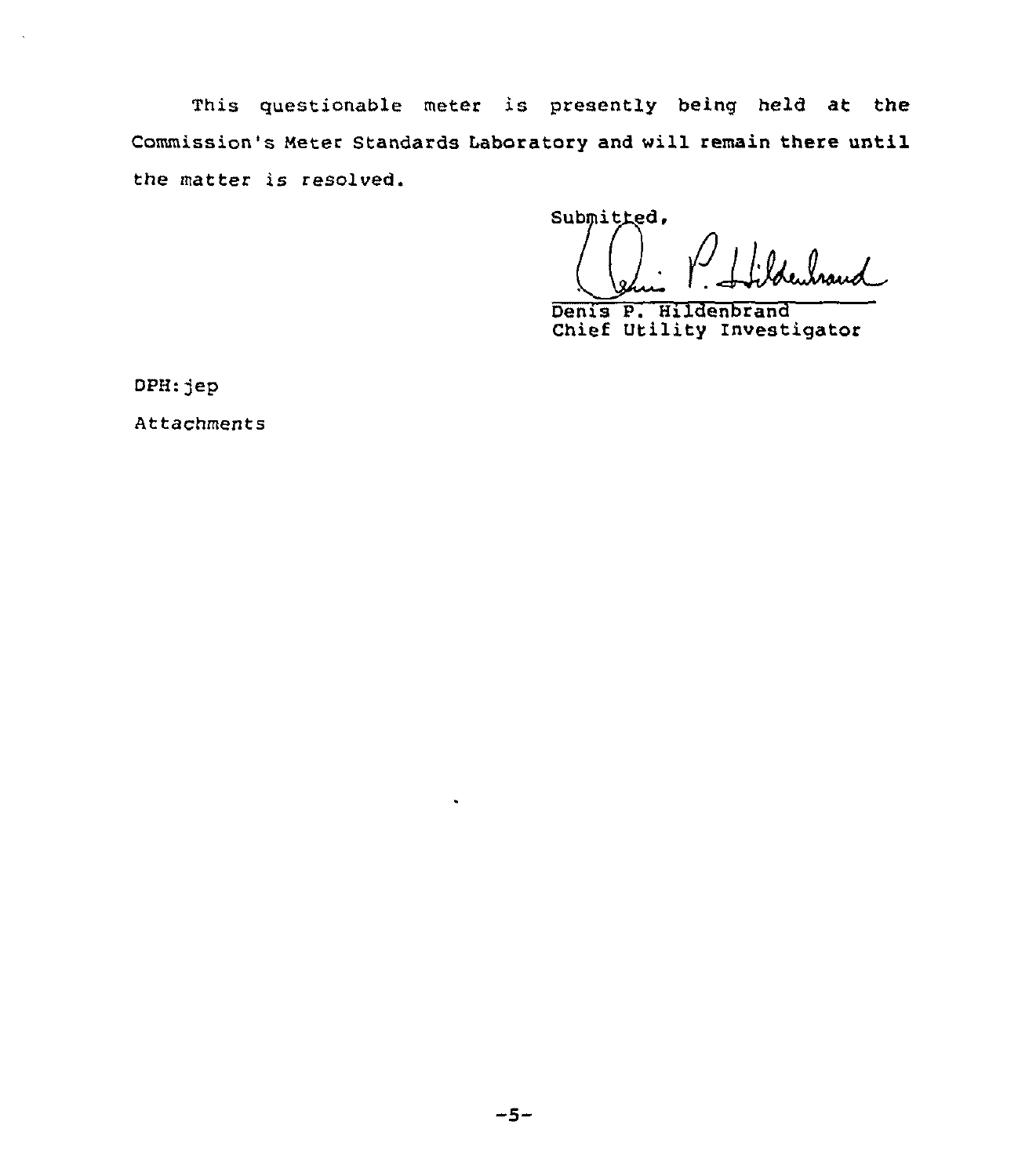JAHES J. CLARK ELIZABETH L. CRONEV 1681 Georgetem Road Paris. Kentucky 40361-9726

RECEIVED  $A$ PH' 0 8 1994 **PSC Consumer Service** 

Mr. Bob Johnston Public Service Commission PO Box 615 Frankfort KY 40602

Dear Mr. Johnston:

The staff person handling our case. Ms. Louise Conway. recommended that we write to you to formally request that the. PSC evaluate. the functioning of our electric meter. Jim Clark was present when Harrison<br>County Rural Electric Co-op tested the meter and evaluated it as normal. Frankfort KY 40602<br>
Dear Mr. Johnston:<br>
The staff person handling our case. Ms. Louise Conway. recommended that<br>
we write to you to formally request that the PSC evaluate. the<br>
functioning of our electric meter. Jim Clark

We are attaching a copy of one of our letters to HCRECC that summarizes the situation. Ms. Conway can also give her perspective.

Sincerely,

James J. Clark Elizabeth Croney

CC: Larry Jones. HCRECC Daniel Sexton, Landlord

1 April 1994

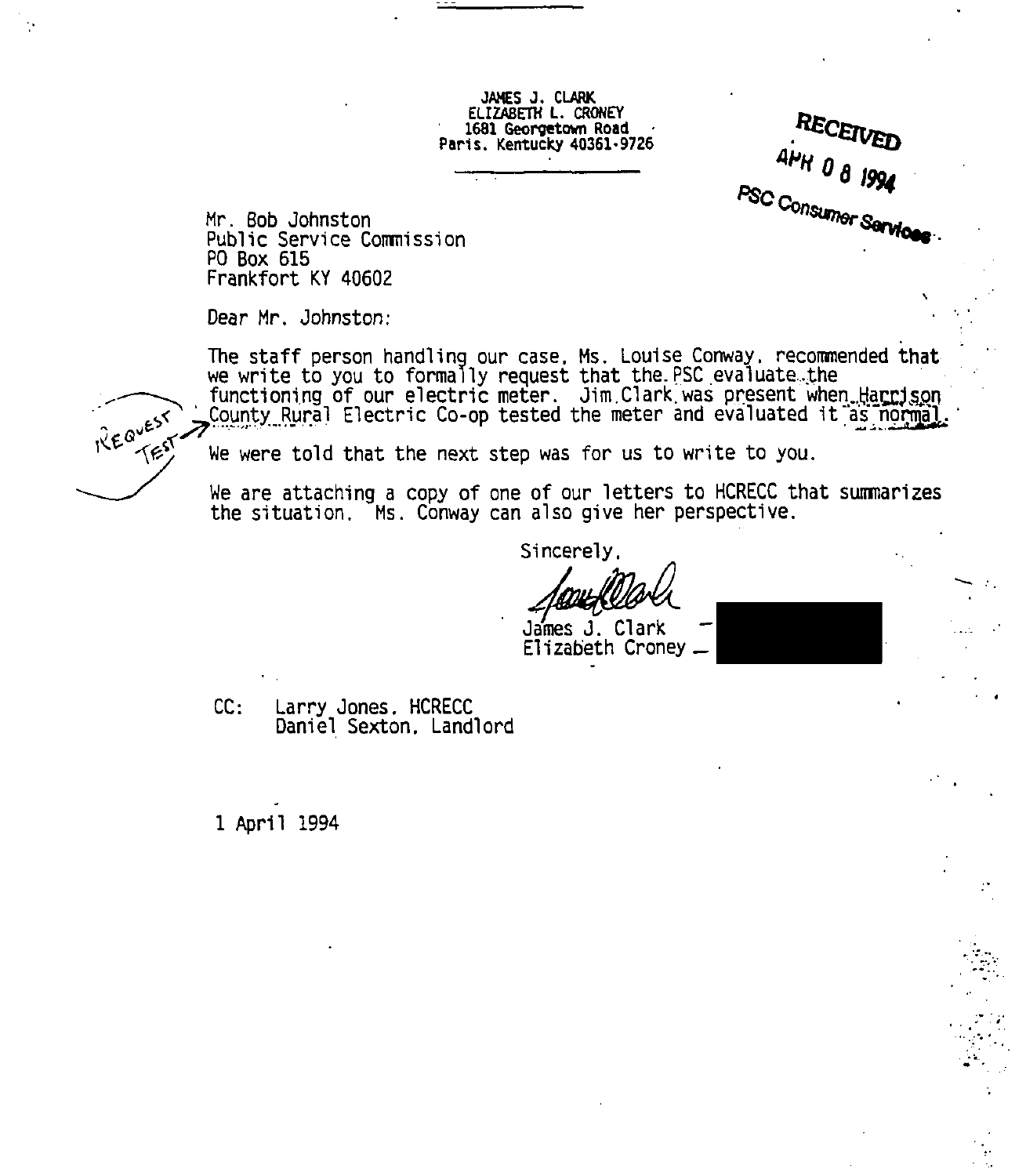## Attachnent "B"

James J. Clark Elizabeth L. Croney 1681 Georgetown Road Paris, KY 40361-9726

Ms. Rita C. Jones Assistant Supervisor, Member Services Harrison Rural Electric Co-op Corp. P.O. Box 130 Cynthiana KY 41031 RE: Acct.#

Dear Ms. Jones:

I appreciated the visit made by your field representative l**ast**<br>Thursday afternoon in order to determine the sudden "spike" in our. electric bill in August. As you know, the August through October 1993 bill stands at 8763.27.

The conclusion, he suggested, was to average the total increase over the three Summer months and then attribute it to air conditioning usage. He also said that there was an adjustment to our bill that might have been responsible for us incurring greater expense later in the Summer. While this seemed reasonable during our visit, my wife later pointed out that over the entire period covering 1992 we paid. a total of 5781.57.

Since we have not made any radical change in our electric usage in 1993, we are still at <sup>a</sup> loss as to why the bill is so high.

We would appreciate getting in writing HRECC's explanation for the increase in our bill, taking into account the above facts.

As always, we have appreciated your courteous and fair approach to this matter. I hope we can come to some workable conclusion.

Sincerely,  $\mathcal{H}$ us l'Icu

Jim Clark {work) 257-2929 Liz Croney {work) 987-0950

5 November 1993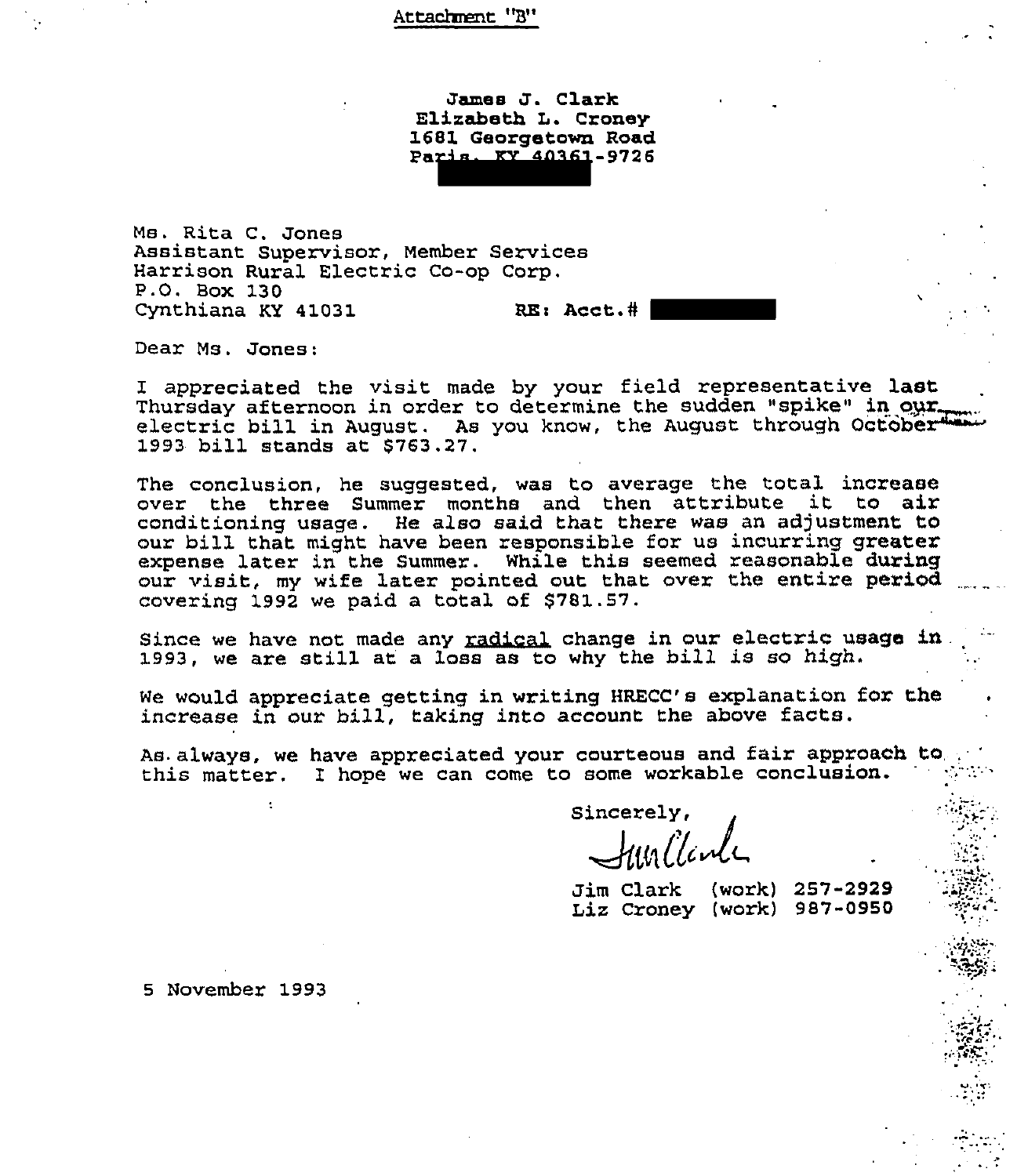larrisor

P.O. Box 130. Cynthlana, Kentucky 41031 606/234%131

tachment

January 27, 1994

Elizabeth Croney <sup>1681</sup> Georgetown Pk. Paris, Ky. <sup>40361</sup>

Ret Acct. No.

Dear Ms. Croney,

After much research of your last twelve month billing, we have found the problem.

If you will notice on the enclosed "History of Consumption" we got a field reading in June (which would be May usage) of<br>44860. This resulted in an adjustment of 2110 KWH. We credited your account for \$141.38. This reading of 44860 was not questioned because it had been estimated <sup>2</sup> months prior this field reading.

Looking further into this matter, we 'pulled all the payment stubs we had received frcm you since Dec. 1992. I have enclosed copies of these for you also. If you will notice the reading you submitted with your March payment was 45509. We did not receive.<br>this payment until April 2, 1993, of which we were unable to use your reading. Our men got a field reading of 44722, which generated: a bill of \$62.84 with 689 KWH. This bill was sent to you in  $1.65\%$ April, we did not receive payment until May 6. The reading on the. April card you paid in May was 46405. We were unable to use this... reading and the bill was estimated at 45233, which is 1172 KWH:than; you marked your card. The bill you received in May for 54.04 had., a reading from you of 47201. We did not receive the payment until $\mathbb{Z}_M^{\text{L}}$ June 1, 1993, therefor the meter reading was estimated again. It, was estimated at 46870, which is 331KWH less than you marked and had: $\mathbb{Z}^{\ell}$ actually used.

With two estimated readings we sent out for a field reading in-June. As you can see the reading our serviceman turned in was less than your last <sup>2</sup> months readings.

We must acknowledge there has been an honest mistake made. The  $\frac{1}{2}$  mistake was transposing the field reading of 48460 to 44860. This mistake was transposing the field reading of 48460 to 44860. is where the problem began. An ajustment was made, due to a bad field reading, the only thing that can and will happen is that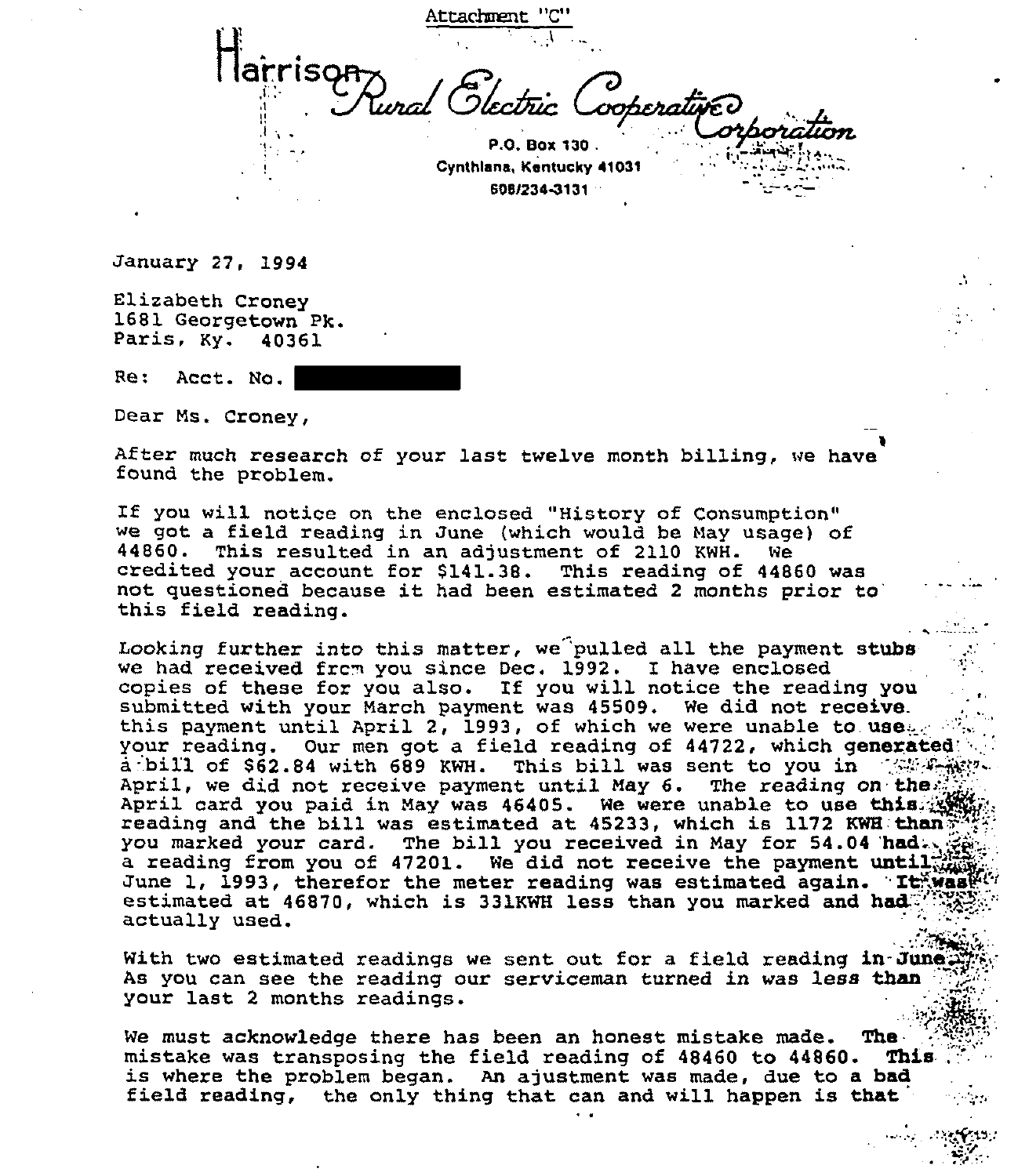you will be billed for any usage that has not been billed for the previous months.

-2-

We did not receive a payment for July, nor did we receive a reading. Again the bill was estima'ted for 46061.

In August we received a payment of 83.23 along with a reading<br>of 53076. This is the reading that generated the 7015 KWH. This is the reading that generated the 7015 KWH.

Taking June, July, and August usage and dividing by three months, you used an average of 2772 KWH per month,

Since the air conditioning season has passed the bills have averaged approximately, 1300 KWH. Due to the readings and field readings tying in each month since August, this shows the billing to be correct.

We cannot stress how important it is to read your meter each<br>month, and read it at the same time every month. If you cannot month, and read it at the same time every month. pay your hill before the end of the month, please send or call in your reading before the 25th of each month.

By doing this in the future, we can avoid a problem such as this arising.

If you need to make a payment agreement on the past due amount, we will be glad to work this out for you.

ł.

If we can be of further assistance, feel free to call us at 1-800-842-7481.

Thanks,

Larry R. Jones Member Services Supervisor

 $LJ/rj$ 

**The Contract of the American Science of the Contract of the Contract of the Contract of the Contract of the Contract of the Contract of the Contract of the Contract of The Contract of The Contract of The Contract of The C** 

 $\mathbf{M}$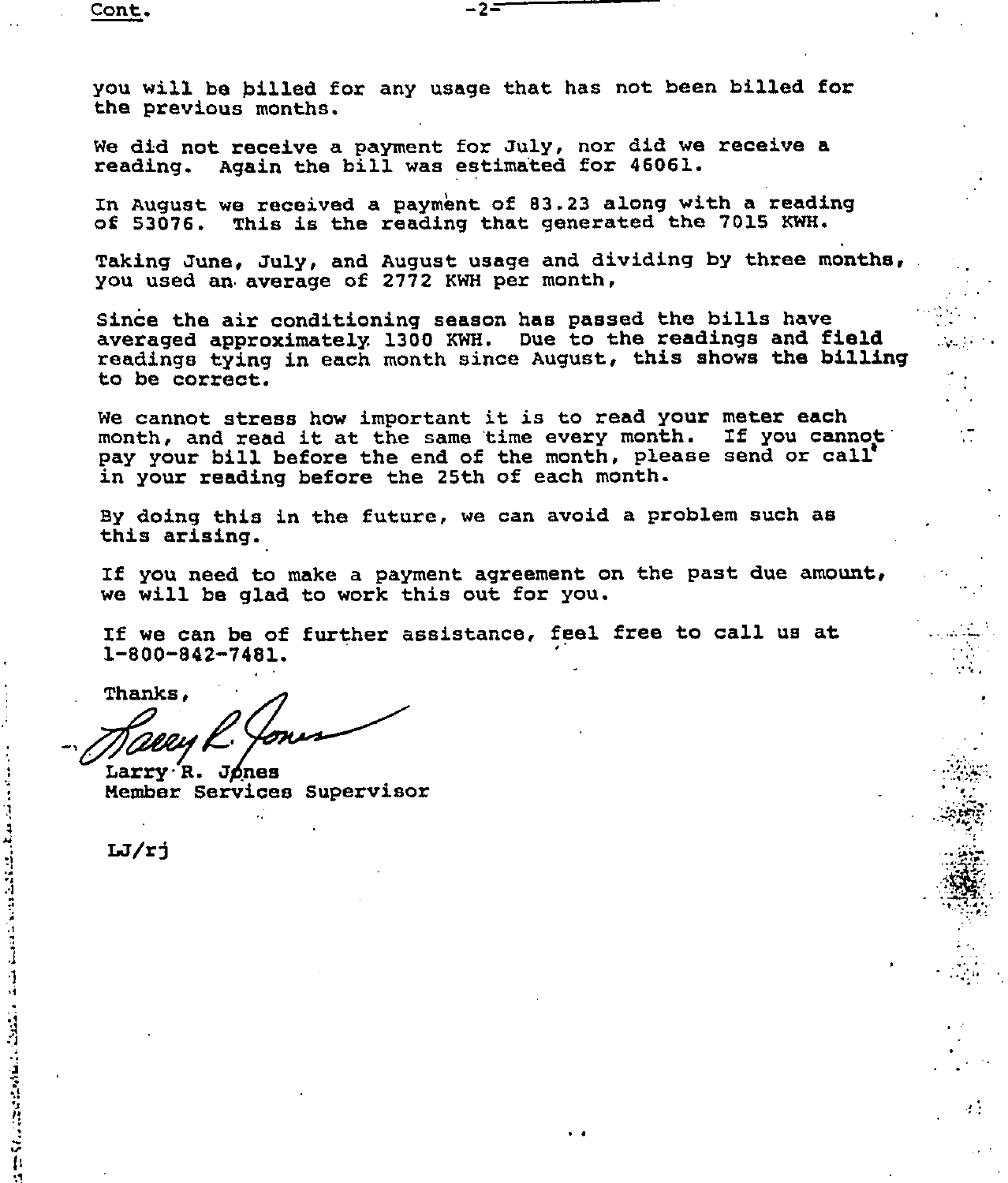Marrison<br>Punal Slectric Cooperative

Cynthlene, Kentucky 41031 606I234%131

January 5, 1994

Louise Conway Public Service Commission 730 Schenkel Lane<br>Frankfort, Ky. 40602 Frankfort, Ky.

RECEIVED

JAN 7 1994

PSC Consumer Services

RE: Elizabeth Croney account 1681 Georgetown Road<br>Paris, Ky. 40361-9726 Paris, Ky.

Acct No.#

Dear Mrs. Conway,

Enclosed are copies of all correspondence we 've had with Ms. Croney.

I have highlighted the code which shows that the bills are estimated very often.

If you have any questions, please call myself or Larry Jones at 1-800-842-7481.

Sincerely,

Rita C. Jones Member Services Asst. Supervisor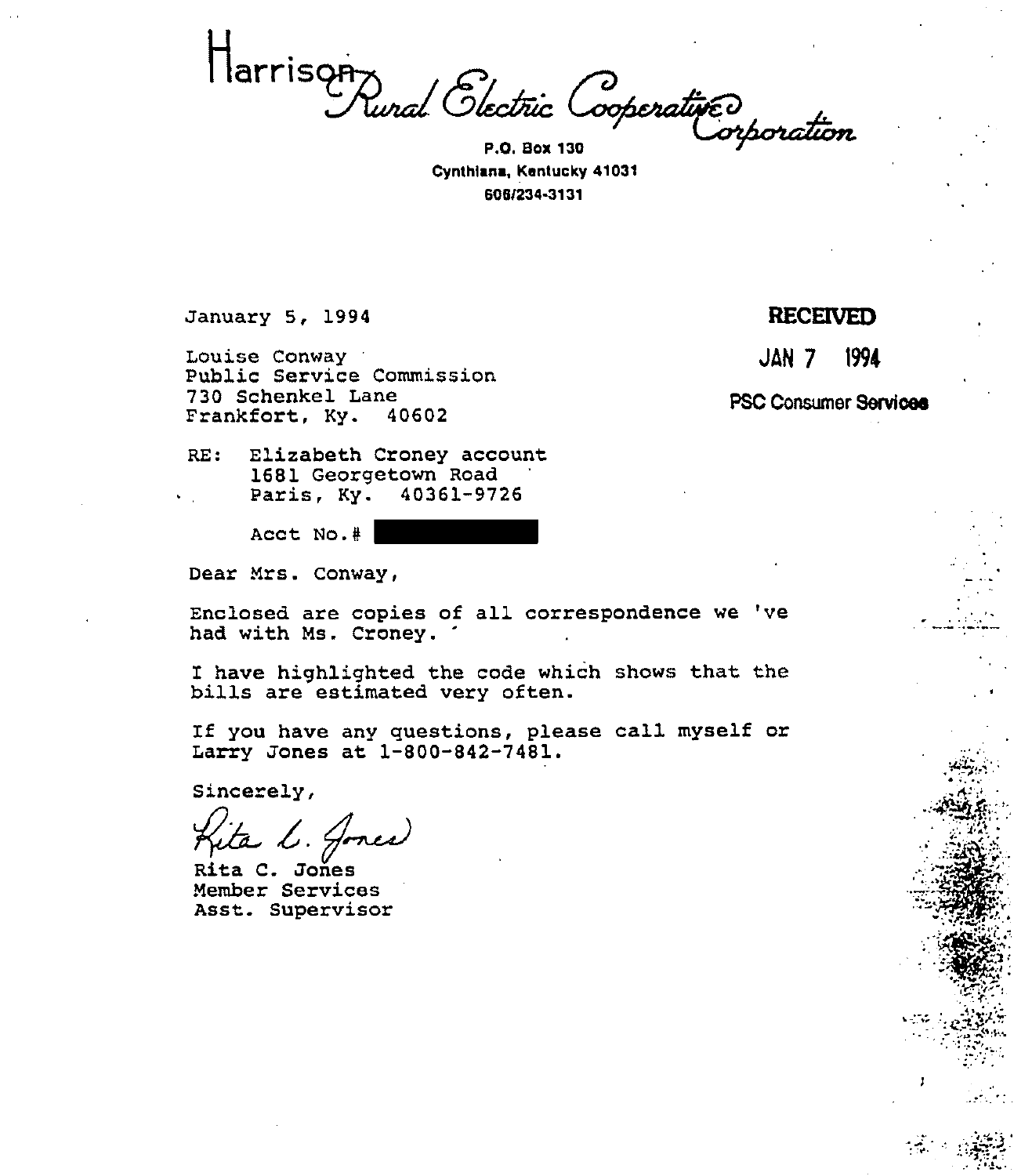بلن

arrison<br>Tunal Glectric ---<br>Cooperative

Cynthlana, Kentuck<sub>)</sub> P.O, Box 130 41031 606l234.313'I

November 11, 1993

 $\blacksquare$ 

Elizabeth Croney 1681 Georgetown Rd. Paris, Ky. 40361-9726

Dear Ms. Croney & Mr. Clark,

Enclosed please find a copy of the expanded history of your account. As you will notice, I have highlighted every month the KWH usage, the amount of bill, and also highlighted is the code for the reading, If it is <sup>a</sup> "3" it is estimated, if it is <sup>a</sup> "0" it has been consumer read.

I hope this helps you to understand your billing. If you have any further questions, feel free to call me.

If you will, please call me or stop by the office, and we will work out a payment agreement that will be both agreeable to you and for us also.

Sincerely,

Rita C. Jones Member Services Asst. Supervisor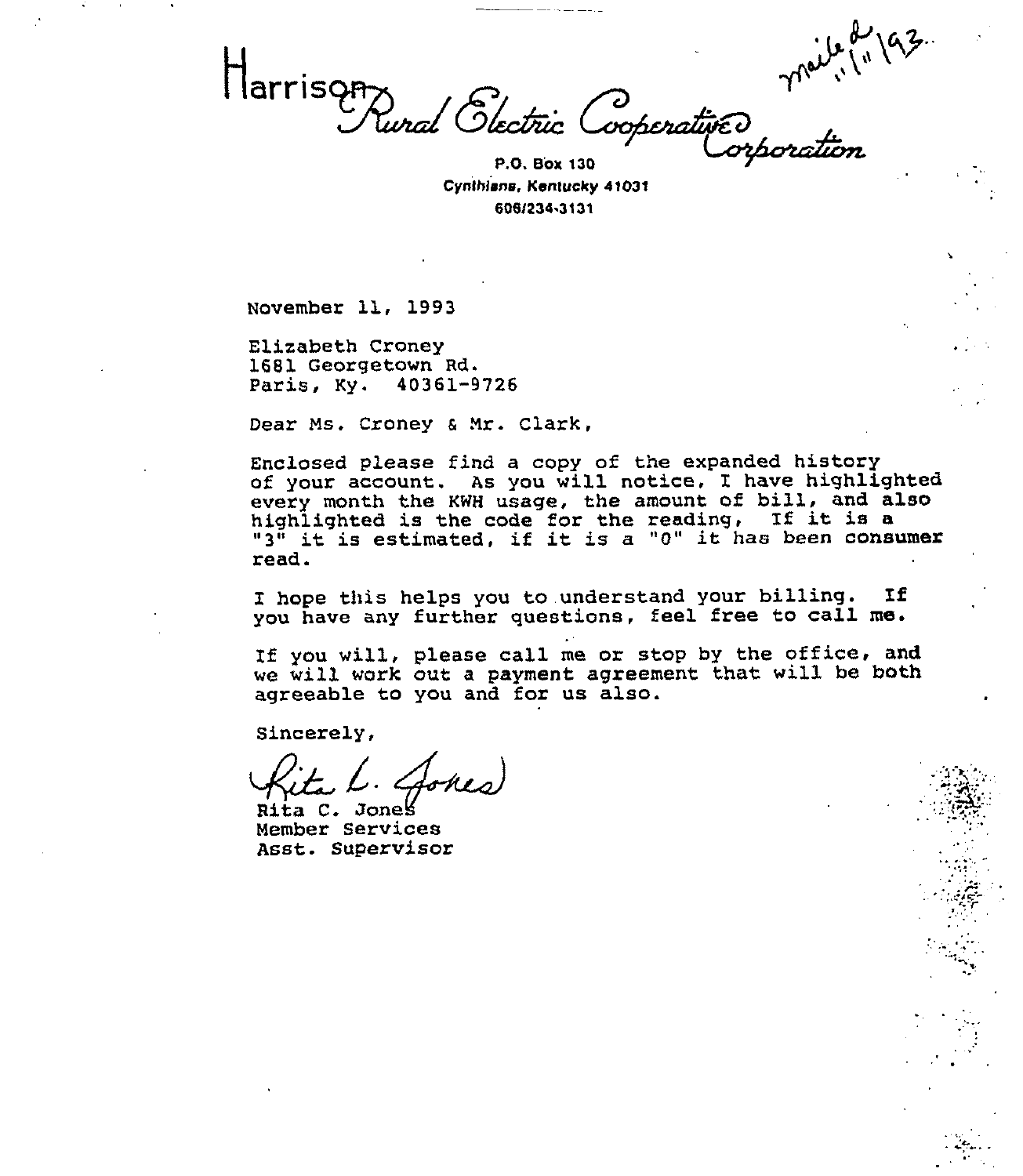$7.1357$  and **DemandzRIstorum Ka** .Consumption tamman average Monthluzusage: ZORONEY (2011-1926) EC12AUE THE ACAL **The ACAL The Community of ACAL ACAL ACAL ACAL T**<br>VBLUtlng<del>1... Talk the Communicated Communicated</del> Ing-ReadIng-ReadIng FINDEL DE LATAR Fuel-Reading--Code--Demand-Demand---Revenue-न्द्रियां न Revenue 112.22 05/27/92 クェネフジ 35059 1632 : oo: 05/28/92 Apr  $\bullet$  $-00$ 355 35414 06/17/92 29.24 -6452 100. 06/26/92  $\mathbf C$  $.00$ **Nau** ' ہ  $\frac{1}{\sqrt{2}}$  .  $\frac{1}{\sqrt{2}}$ 1701 07709792 07728792 . उपाय  $35515 - 6$ 84.00 1.27+W  $-00.$ **WARD SERVICE** ∜ liñ ÷  $37691$ 75.71  $\mathcal{L}$  00. 08/28/92  $\Omega$ 08/25/92 1075  $1.18 \sim 00$  $\mathbf{0}$ . Űπ  $.83.81$ ∵Aug  $07/28/92$  $\mathbf 0$ 38889  $\Omega$ 09/17/92 1198  $-83-3$  $: 300$  $0 \div$  $\cdot$  00 エロアニプン  $-00$ 10727772 उस्क 75 40642 0777792 T700 2. ST-737. 40393 11/10/92  $.00.$  $11/27/32$ -Or t 60 249138  $9.86 .37$  $.00$ 41329 12/18/92 **936** 66.85  $.90 -$ 12/29/92 Nov  $\Omega$  $\Omega$ .00 - 50 <u>አማ</u>ምም THI 5792 ᠊᠊᠊᠀᠊ᢐᠽᢐᢌ  $\overline{100}$ ᢎᠼᢆᢆᢆᢆϭᡦᡵ **017277937** ਾਸ਼ਟਾ उठ  $72524$ 1.71--تې . ক্ত 12/18/92  $.99.31$  $1.76 -$ 02/26/93 Jan 44033 ∵oo' 60 ぼくア  $. \cdot .00$ 03/11/93  $\sim$  62,00 mins and 1994. :03/29/93 Feb. 44722  $\overline{O}$  $637$  $600\%$ 50. - 6  $\sim 00$  $\mathbf o$ 4.02.33 46465 30 **TSZIIZT3** उस्स 32.72 ্ৰতক र र र 04727793 समा  $\frac{1}{3}$ -73-ত 05/28/93 03/11/93  $117.33$ 46870 47201 Apr 60.  $1637$  $1:96 -00$  $.09$ 06/28/93 44860 44460 06/14/93  $-15.45$  $.13 -$ ាងបា  $\bullet$  $109 .00$  $.00$ 73 **TZUI** 73 T  $00714793$  $-88.04$  $7,667$ 700ar  $14.500$ ᠊ᢆ᠍᠍᠍ᢐ  $\mathfrak{a}_V$ 08/27/93 Voul 53076 08/13/93 471.361 5161# ု့ (၀၀)  $60$ 17015  $.00$ : 0  $\Omega$ . 宿克·北州,0-1 09/28/93 3 Aug  $955163$  $3.00$ 09/08/93 2072  $146.79%$ 1195533 : € 0 0. ം :  $\Omega$ 124.34 ᠊ᠽ᠊ᢐᡃᢐ "."σσ 10/27773 500 77 でるタクエ 07708773 3 7753 **1.02-1**  $\prime$   $\prime$ ፡ 11 -Stachen 9/182 per ma ARTICLE DE LA PO  $3 = E$ STIMMTED READINGS O= MEMBER READ WHY \* In months there were estimates made Isurian states the the such was more decimen the way adjustment to have been the laws the The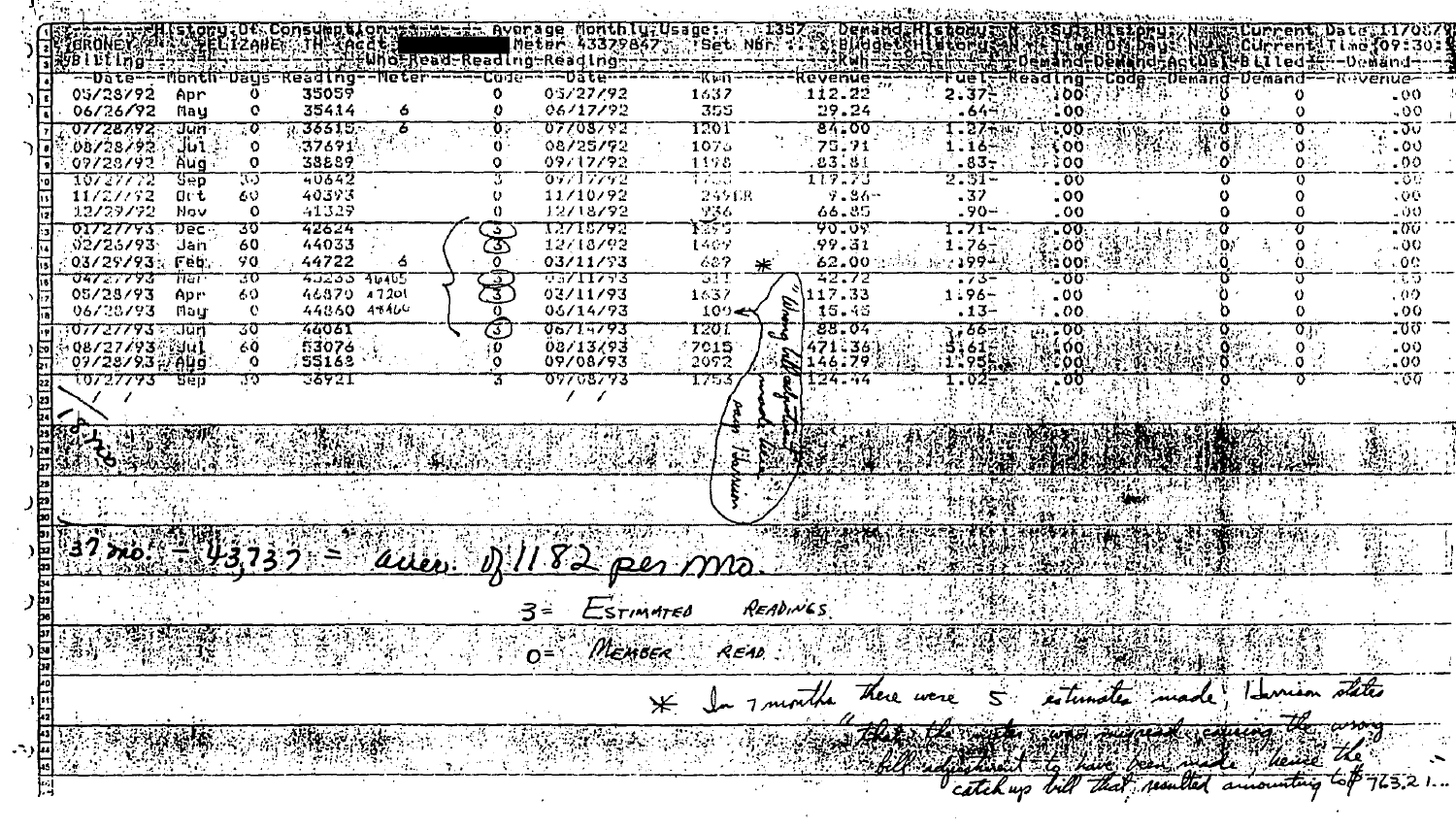|                 |                                       |            |                     |                                     |                                                                                      |                        | -History Of Consumption- <del>-------- A</del> verage Monthly Usage: |             | $1357 +$             | <b>Demand History RAN</b>                                                                                                                                                                                                                                                                                                                                           |                                                         | <b>ASSURG HISTORIES NES</b>             |                                                                        | Current Da          | te:11/08/               |        |
|-----------------|---------------------------------------|------------|---------------------|-------------------------------------|--------------------------------------------------------------------------------------|------------------------|----------------------------------------------------------------------|-------------|----------------------|---------------------------------------------------------------------------------------------------------------------------------------------------------------------------------------------------------------------------------------------------------------------------------------------------------------------------------------------------------------------|---------------------------------------------------------|-----------------------------------------|------------------------------------------------------------------------|---------------------|-------------------------|--------|
|                 | JRUNEYJ                               |            |                     | 电电阻 化化合物 医颈部 医双角耳 英语                |                                                                                      |                        | Петрг 143379847 Бе Set Mbr XXVI Италет Назов                         |             |                      |                                                                                                                                                                                                                                                                                                                                                                     |                                                         | SKA R GOZULI DANE                       |                                                                        | Gurrent.            |                         | 19-30- |
|                 | illino <del>.</del>                   |            |                     |                                     |                                                                                      | <b>Meruel-Resdroof</b> |                                                                      |             |                      |                                                                                                                                                                                                                                                                                                                                                                     |                                                         | OGGKGC DELLEGERET I ELILLED FILIO GETTI |                                                                        |                     |                         |        |
|                 | 0729790                               | Sep        | U                   | ∸Dana—FKannth-Danavaqdriig<br>17047 |                                                                                      |                        | -eddae-demand-demand-Freqenda<br><b>[0717770</b>                     | 1753        |                      |                                                                                                                                                                                                                                                                                                                                                                     |                                                         |                                         |                                                                        |                     |                         |        |
|                 | 11/27/90                              | Oc t       | 30.                 | 13351                               |                                                                                      |                        | 10/17/90                                                             | 1304        | 89.91                | 178                                                                                                                                                                                                                                                                                                                                                                 | .00                                                     |                                         |                                                                        |                     | $\sim$ 00 $\sim$<br>.00 |        |
|                 | 12/28/90                              | Nav        | 60.                 | , 19523                             |                                                                                      | 3                      | 10/17/70                                                             | 1172        | 81.44                | $\cdot$ 33 $\cdot$                                                                                                                                                                                                                                                                                                                                                  | .00                                                     |                                         |                                                                        |                     | .00                     |        |
|                 | <u> 01729751</u>                      | Dec        | 70                  | १९४७४                               |                                                                                      | ্ত                     | <b>01703791</b>                                                      | यनस         | खर उ                 | TO T                                                                                                                                                                                                                                                                                                                                                                | :তফ                                                     |                                         |                                                                        | 0 P.                | - তত                    |        |
|                 | 02/26/91                              | dan        | 70                  | 20867                               |                                                                                      | σ.                     | 01/08/91                                                             | 1409        | 96.65                | . 10÷                                                                                                                                                                                                                                                                                                                                                               | -00                                                     |                                         |                                                                        | 0.                  | -490.                   |        |
|                 | 03/23/91                              | Гeb        | 70                  | 21555                               |                                                                                      | ∴0.                    | 03/20/91                                                             | 660         | 49.17                | $-212 +$                                                                                                                                                                                                                                                                                                                                                            | $-00.$                                                  | 空法犯罪                                    | $\mathbb{R}^{10}$                                                      | :0.,                | $\sim$ 00               |        |
|                 | कर दल पूर                             | नात है।    | 79                  | ত্রতের                              |                                                                                      |                        | ᠊ᠧᡘᢌᠵᡓᢐᠵᢦ᠊ᠷ                                                          | 773         | 22-17                | -20--                                                                                                                                                                                                                                                                                                                                                               | <u>-00</u>                                              |                                         |                                                                        |                     | $\overline{\mathbf{v}}$ |        |
|                 | 05725793                              | Lpr.       | 60                  | 23113                               |                                                                                      |                        | 03/20/91                                                             | 778         | 56.17                | $-1.0-$                                                                                                                                                                                                                                                                                                                                                             | .00                                                     |                                         |                                                                        |                     | .00.                    |        |
|                 | 01/26/91                              | 11zu       | $\mathbf{L}$        | 23740                               | 6.                                                                                   |                        | 06/17/91                                                             | 62.2        | 47.81                | $-44 -$                                                                                                                                                                                                                                                                                                                                                             | .00.                                                    |                                         |                                                                        |                     | - 00                    |        |
|                 | תי <i>ריפי</i> ל                      | วตก        | T                   | <u>रमण्डा</u>                       |                                                                                      |                        | <b>77710791</b>                                                      | 12I T       | हद ढड                | 70 F                                                                                                                                                                                                                                                                                                                                                                | $\overline{\mathbf{Q}}$                                 |                                         |                                                                        |                     | ᠊ᢆᡘᢐ                    |        |
| いいい             | 08/27/91<br>クタノミクノタシ                  | JUL<br>Aug | O.<br>$\mathbf o$   | 26420<br>25871                      | $\mathcal{L}_{\mathcal{C}}$                                                          |                        | 08/13/71<br>07/18/91                                                 | 1467<br>451 | $-101.35$<br>1351451 | $160 -$                                                                                                                                                                                                                                                                                                                                                             | :00<br>:00                                              |                                         |                                                                        | O                   | $.00 \times$<br>00.3    |        |
|                 | 10729771                              | Na ∪       | $\mathbb{T}^{\, 7}$ | 23624                               |                                                                                      | a.                     | 77713771                                                             | T753        | 119.73               | 1.17-                                                                                                                                                                                                                                                                                                                                                               | - 00                                                    |                                         |                                                                        |                     | .00                     |        |
|                 | 11/27/91                              | ાત દ       | 40.                 | 27728                               |                                                                                      |                        | 09/18/91                                                             | 1304        | 90.67                | $1.59 -$                                                                                                                                                                                                                                                                                                                                                            | .00.                                                    |                                         |                                                                        |                     | 00.5                    |        |
|                 | 12/27/91                              | 書のい        | -5 0                | 31.100                              |                                                                                      |                        | 09/18/91                                                             | 1172        | 82.12                | $.97 -$                                                                                                                                                                                                                                                                                                                                                             | .00                                                     |                                         |                                                                        |                     | .00                     |        |
|                 | 011291252                             | -Dec       | 20                  | 30834                               | 6.                                                                                   | 0.                     | 01712793                                                             | २०ठाम       | 10.87-               | <b>A163</b>                                                                                                                                                                                                                                                                                                                                                         | .00                                                     |                                         |                                                                        |                     | $\sqrt{30}$             |        |
|                 | 02/26/923                             | '√arı      | 30                  | 32243                               |                                                                                      | 3.                     | 01/15/92                                                             | 1409        | (97.46)              | 1:52-1                                                                                                                                                                                                                                                                                                                                                              | $\angle 00$                                             |                                         |                                                                        |                     | $-0.0$                  |        |
|                 | 03/27/92 Feb                          |            | $\epsilon$          | 32711:                              |                                                                                      | ∷3∴                    | 01/15/92                                                             | 668         | 49.50                | *875                                                                                                                                                                                                                                                                                                                                                                | 00                                                      |                                         |                                                                        | $0 -$               | 400.                    |        |
|                 | <b>DA. 28773</b>                      | मरत        | ᢧᡁ                  | 33422                               | υ                                                                                    |                        | 77707772                                                             | str         | あまこすむ                | -70-                                                                                                                                                                                                                                                                                                                                                                | -00                                                     |                                         |                                                                        |                     | 700                     |        |
|                 |                                       |            |                     |                                     |                                                                                      |                        |                                                                      |             |                      |                                                                                                                                                                                                                                                                                                                                                                     |                                                         |                                         |                                                                        |                     |                         |        |
|                 |                                       |            |                     |                                     |                                                                                      |                        |                                                                      |             | N.                   | $\label{eq:3.1} \frac{\partial \mathcal{L}_{\mathcal{G}}(\mathcal{G})}{\partial \mathcal{L}_{\mathcal{G}}(\mathcal{G})} = \frac{1}{2} \sum_{i=1}^n \frac{\partial \mathcal{L}_{\mathcal{G}}(\mathcal{G})}{\partial \mathcal{L}_{\mathcal{G}}(\mathcal{G})} \frac{\partial \mathcal{L}_{\mathcal{G}}(\mathcal{G})}{\partial \mathcal{L}_{\mathcal{G}}(\mathcal{G})}$ |                                                         | 승한학생                                    |                                                                        |                     |                         |        |
|                 |                                       |            |                     |                                     |                                                                                      |                        |                                                                      |             |                      |                                                                                                                                                                                                                                                                                                                                                                     |                                                         |                                         |                                                                        |                     |                         |        |
|                 |                                       |            |                     |                                     |                                                                                      |                        |                                                                      |             | 2002 YIM 8           | 心的地区的低小公司                                                                                                                                                                                                                                                                                                                                                           |                                                         | MARKET AWAY                             |                                                                        | <b>PARTHY STATE</b> | 1042 Z.J.               |        |
|                 |                                       |            |                     |                                     |                                                                                      |                        |                                                                      |             |                      | Marine Desemb                                                                                                                                                                                                                                                                                                                                                       |                                                         |                                         |                                                                        |                     |                         |        |
|                 |                                       |            |                     |                                     |                                                                                      |                        |                                                                      |             |                      |                                                                                                                                                                                                                                                                                                                                                                     |                                                         |                                         |                                                                        |                     |                         |        |
|                 |                                       |            |                     |                                     |                                                                                      |                        |                                                                      |             |                      |                                                                                                                                                                                                                                                                                                                                                                     |                                                         |                                         |                                                                        |                     |                         |        |
|                 |                                       |            |                     |                                     |                                                                                      |                        |                                                                      |             |                      |                                                                                                                                                                                                                                                                                                                                                                     |                                                         |                                         |                                                                        |                     |                         |        |
|                 |                                       |            |                     |                                     |                                                                                      |                        |                                                                      |             |                      |                                                                                                                                                                                                                                                                                                                                                                     |                                                         |                                         |                                                                        |                     |                         |        |
|                 |                                       |            |                     |                                     |                                                                                      |                        |                                                                      |             |                      |                                                                                                                                                                                                                                                                                                                                                                     |                                                         | <b>NATURAL PROPERTY</b>                 |                                                                        |                     |                         |        |
|                 |                                       |            |                     |                                     |                                                                                      |                        |                                                                      |             |                      |                                                                                                                                                                                                                                                                                                                                                                     |                                                         |                                         |                                                                        |                     |                         |        |
|                 |                                       |            |                     |                                     |                                                                                      |                        |                                                                      |             |                      |                                                                                                                                                                                                                                                                                                                                                                     |                                                         |                                         |                                                                        |                     |                         |        |
|                 | 法国际的复数 医内特耳氏 计分布的复数形式 人名德英格兰人姓氏英格兰人姓氏 |            |                     |                                     | $\sim 10^{-10}$ and                                                                  |                        | (King rush oli alitanga<br>in the control                            | ふん          | 医电动脉搏动 医动脉切除术 医肠切除术  | បានប្រើប្រា                                                                                                                                                                                                                                                                                                                                                         |                                                         | <b>CONDEMY PARK ENTRY TO PERMIT A</b>   |                                                                        |                     |                         |        |
|                 |                                       |            | 24 M                |                                     |                                                                                      |                        |                                                                      |             |                      |                                                                                                                                                                                                                                                                                                                                                                     |                                                         |                                         |                                                                        |                     | 辨                       |        |
|                 |                                       |            |                     |                                     |                                                                                      |                        |                                                                      |             |                      |                                                                                                                                                                                                                                                                                                                                                                     | 柔美                                                      | <b>ANGERIA</b>                          | 楽長<br>素晴                                                               |                     |                         |        |
| <u>ministri</u> |                                       |            |                     |                                     |                                                                                      |                        |                                                                      |             |                      |                                                                                                                                                                                                                                                                                                                                                                     |                                                         |                                         |                                                                        |                     |                         |        |
|                 |                                       |            |                     |                                     |                                                                                      |                        |                                                                      |             |                      |                                                                                                                                                                                                                                                                                                                                                                     |                                                         |                                         |                                                                        |                     |                         |        |
|                 | -19                                   |            |                     |                                     |                                                                                      |                        | $\bullet$<br>$\sim 100$ km s $^{-1}$                                 |             |                      | <u> 18 - 18 a</u>                                                                                                                                                                                                                                                                                                                                                   |                                                         |                                         | $\frac{1}{\sqrt{2}}\left( \frac{1}{\sqrt{2}}\right) ^{2}$<br>$\sim 10$ | $\sim 10^{-1}$      |                         |        |
| 5               |                                       |            | -99                 | <u>न्त्रान्त्रकृत</u>               | <b>Health</b><br>$\frac{1}{2} \frac{d}{dt} \frac{d}{dt} \left( \frac{d}{dt} \right)$ | <u> इस्लेख</u> र       |                                                                      |             |                      |                                                                                                                                                                                                                                                                                                                                                                     |                                                         |                                         |                                                                        |                     | $\mathcal{L}^{(2)}$     |        |
|                 |                                       |            |                     |                                     |                                                                                      |                        | RESERVED                                                             |             |                      | <b>TARA</b><br>$\mathcal{U}^{(1)}_{\mathcal{V}}$                                                                                                                                                                                                                                                                                                                    | 懋<br>$\sim 20$<br>$\mathcal{C} \rightarrow \mathcal{C}$ |                                         |                                                                        | (調整機能)<br>(本格)      | $\sim$                  |        |
| - 11            |                                       |            |                     |                                     |                                                                                      |                        |                                                                      |             |                      |                                                                                                                                                                                                                                                                                                                                                                     |                                                         |                                         |                                                                        |                     |                         |        |

 $\mathcal{F}$ 

 $\mathcal{L}_{\mathcal{A}}$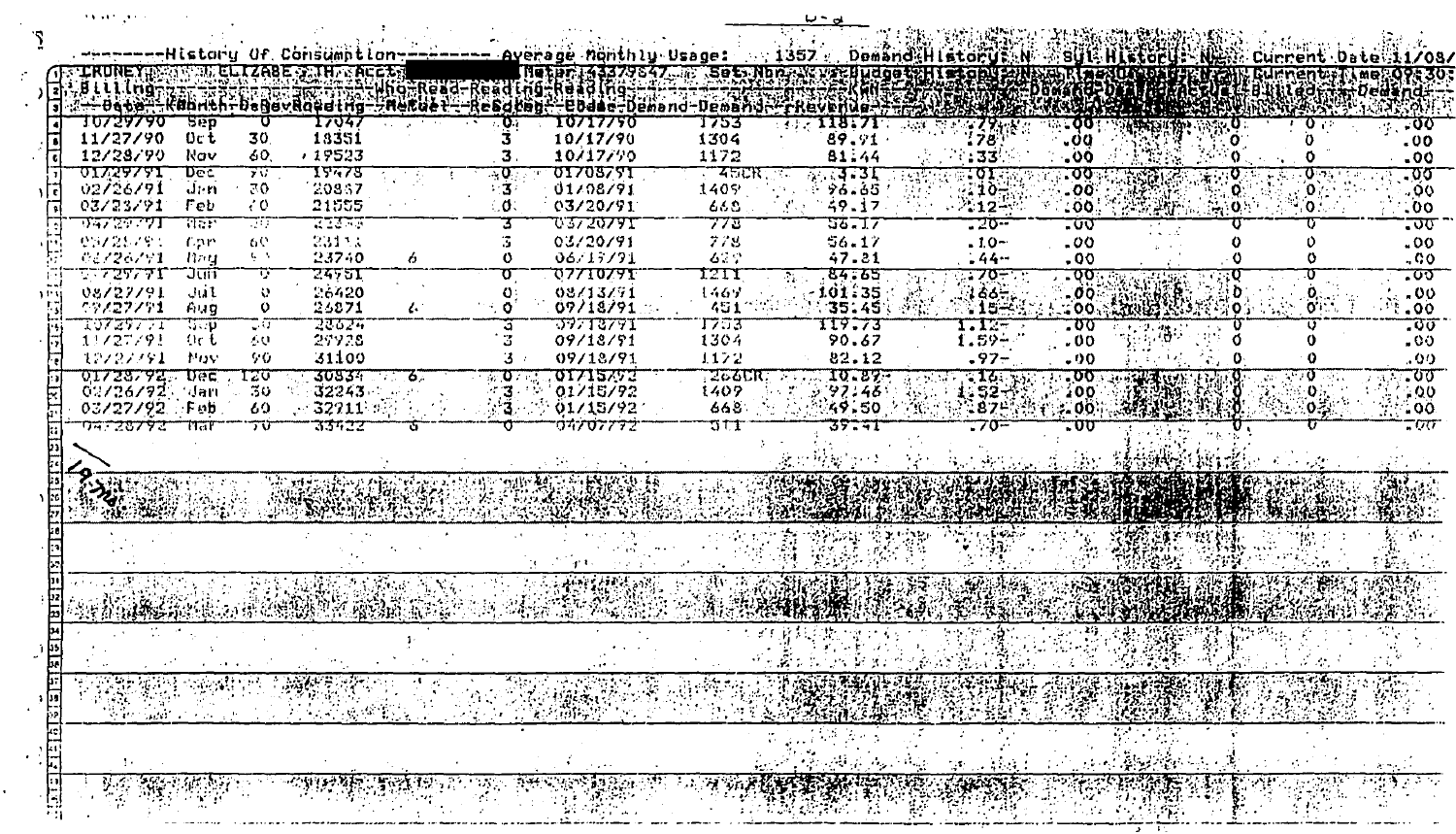## Attacment "E"

|                        |                  | METER TEST - A. C.              |                       |                             |                |                    | C.O. Ho.        |                                                                     |                   |                           |                      |                               |               |  |
|------------------------|------------------|---------------------------------|-----------------------|-----------------------------|----------------|--------------------|-----------------|---------------------------------------------------------------------|-------------------|---------------------------|----------------------|-------------------------------|---------------|--|
|                        |                  | <b>Harrison County R.E.C.C.</b> |                       |                             |                |                    | MII, No.        | 4337                                                                |                   |                           | 847                  |                               |               |  |
|                        |                  | * Cynthiana, Kantucky           |                       |                             |                |                    | .<br><i>200</i> |                                                                     |                   |                           |                      |                               |               |  |
|                        |                  |                                 |                       |                             |                |                    |                 |                                                                     | Reute             |                           |                      |                               |               |  |
|                        |                  |                                 |                       |                             |                |                    | Localien        | 4.                                                                  |                   |                           |                      |                               |               |  |
|                        |                  |                                 |                       |                             |                |                    | Heaton          |                                                                     | ij e              | <b>'eS7</b>               |                      |                               |               |  |
|                        |                  |                                 |                       |                             |                |                    |                 |                                                                     |                   |                           |                      |                               |               |  |
|                        | へいい              |                                 |                       |                             |                |                    | Time Arr        |                                                                     |                   | Latt                      |                      |                               |               |  |
|                        | ی م              | <b>DIAL H</b><br><b>OILE K</b>  | いい<br>x               | Consillen<br><b>Reading</b> | ' 2            | <b>Paune</b><br>22 | Lett<br>ブンジゴ    | $\mathbf{K}_{\mathbf{Z}}$                                           | <b>Romarks</b>    |                           |                      |                               |               |  |
|                        | J€°              | <b>Test K</b>                   | u.                    | Seat M                      |                | پر ويو             | بد میں          |                                                                     |                   |                           |                      |                               |               |  |
|                        | ᡔᢦᢛ              | <b>ROS. R</b>                   |                       | Seal Ben                    |                |                    |                 |                                                                     |                   |                           |                      |                               | Cruze Land    |  |
|                        | ت                | Gest A                          |                       | <b>Replated</b>             |                |                    |                 |                                                                     |                   |                           |                      |                               |               |  |
|                        |                  | <b>Sid. No.</b>                 |                       | <b>Jawel</b>                |                |                    |                 |                                                                     |                   |                           |                      |                               |               |  |
| Cythea                 | r.               |                                 |                       | <b>Plyest</b>               |                |                    |                 |                                                                     |                   |                           |                      |                               |               |  |
| C.T. Rette             |                  |                                 |                       | TOP Bear.                   |                |                    |                 |                                                                     |                   |                           |                      |                               |               |  |
| P.T. RAIM<br>C.7, NA   |                  |                                 |                       | <b>Starts</b><br>Creans     |                | $\overline{a}$     | ا ہے ج          |                                                                     |                   |                           |                      |                               |               |  |
| C, T, N                |                  |                                 |                       | Pot. Coll                   |                | ٠.,                | æ               |                                                                     |                   |                           |                      |                               |               |  |
| $CT.$ Me.              |                  |                                 |                       | <b>Magnets</b>              |                |                    |                 |                                                                     |                   |                           |                      |                               |               |  |
| $FT.$ No.              |                  |                                 |                       | Sec. Gnd.                   |                |                    |                 |                                                                     |                   |                           |                      |                               |               |  |
| P.T.No.                |                  |                                 |                       |                             |                |                    |                 |                                                                     |                   |                           |                      |                               |               |  |
|                        |                  |                                 |                       |                             |                |                    |                 |                                                                     |                   |                           |                      |                               |               |  |
| P.T. No.               |                  |                                 |                       |                             |                |                    |                 |                                                                     |                   |                           |                      |                               |               |  |
|                        |                  |                                 |                       |                             |                | TEST AS FOUND      |                 |                                                                     |                   |                           |                      |                               |               |  |
|                        | Less             | Met. R.                         |                       | Observed Std. Revs.         |                | Ave, R. I          | True R.         | $O_{M10}$                                                           | $\frac{1}{2}$     | Tranh<br>Corr             | $\frac{1}{2}$        | $\frac{1}{100}$               |               |  |
|                        | Light            |                                 |                       |                             |                | プツン                | $2$ Feb $2$     | 1cm 1                                                               | ۰,                |                           | im.                  |                               |               |  |
|                        | .<br>Nermal      |                                 | $\mathbb{Z}^5$<br>--- |                             | $\cdot$        |                    |                 |                                                                     |                   |                           |                      | 'œ                            |               |  |
|                        | $P = 11$         | ķ,                              | स्टब्स                | t,<br>c                     |                | кň                 | سمعدتهم         | بمتسيهم                                                             | ッ                 |                           | to a                 | ٧O                            |               |  |
|                        | 3.7.7            |                                 | <u>ናዎን</u>            |                             | ಸ್             |                    | y'an t          | ÄФ.                                                                 | ₹                 |                           | io.                  |                               |               |  |
|                        |                  |                                 |                       | ́                           | $\overline{1}$ | TEST AS LEFT       |                 | 6,                                                                  |                   |                           |                      |                               |               |  |
|                        | Light            |                                 |                       | \ ጦ                         | $\top$ ,       | 72<br>ч            |                 |                                                                     |                   |                           |                      |                               |               |  |
|                        | Normal           |                                 | ست پر دی              | $\sim$ M $\sim$             | w              |                    |                 |                                                                     |                   |                           |                      |                               |               |  |
|                        | Full             |                                 |                       |                             |                |                    |                 |                                                                     |                   |                           |                      |                               |               |  |
|                        | $\overline{a}$ . |                                 |                       |                             |                |                    |                 |                                                                     |                   |                           |                      |                               |               |  |
|                        |                  |                                 | <b>TETTAS FOUND</b>   |                             |                |                    |                 |                                                                     | TEST              | AS LEFT<br>$\blacksquare$ | respectively.        | $\bullet$ .                   |               |  |
|                        | Ekm,             | м.н.                            | SLG. R. True R. CHICH |                             | रान            | <b>TANKING</b>     | <b>M.A.</b>     | $\overline{\phantom{a}}$ star. A. Trian A. $\overline{\phantom{a}}$ |                   | ZΞ                        | TIME.                | - 142.                        |               |  |
|                        | t.               | .                               |                       |                             |                |                    |                 | . .                                                                 |                   |                           | ٩t<br>$\blacksquare$ |                               |               |  |
|                        | 'n               |                                 |                       |                             | ×.             |                    |                 | $\Delta$                                                            | ., <b>.</b><br>₩. | $\cdots$<br>$\bullet$     | .55                  |                               |               |  |
|                        | л                |                                 |                       |                             |                |                    |                 |                                                                     | 1.10              |                           | ÷                    | ۸.<br>القاربان                |               |  |
|                        | ù.               | $\mathbf{r}$                    |                       |                             |                |                    |                 |                                                                     | 74                |                           |                      |                               | .T, aspe      |  |
|                        | м                | $\ddotsc$                       |                       |                             | ÷              |                    |                 |                                                                     |                   | .                         | art san              |                               | aara,         |  |
|                        | أحجاء            | gri as                          |                       |                             | ÷<br>$\ddotsc$ | 2014               |                 | m,                                                                  | m.                | = r                       |                      | ┯                             | -67           |  |
| .<br>مئ <sup>8</sup> د | Ł.<br>Ñ          |                                 |                       |                             |                | a ra               |                 | ÷.,<br>Ţ,                                                           |                   |                           | T                    | Ŧ<br>$\overline{\phantom{a}}$ | (m, m)<br>ホバル |  |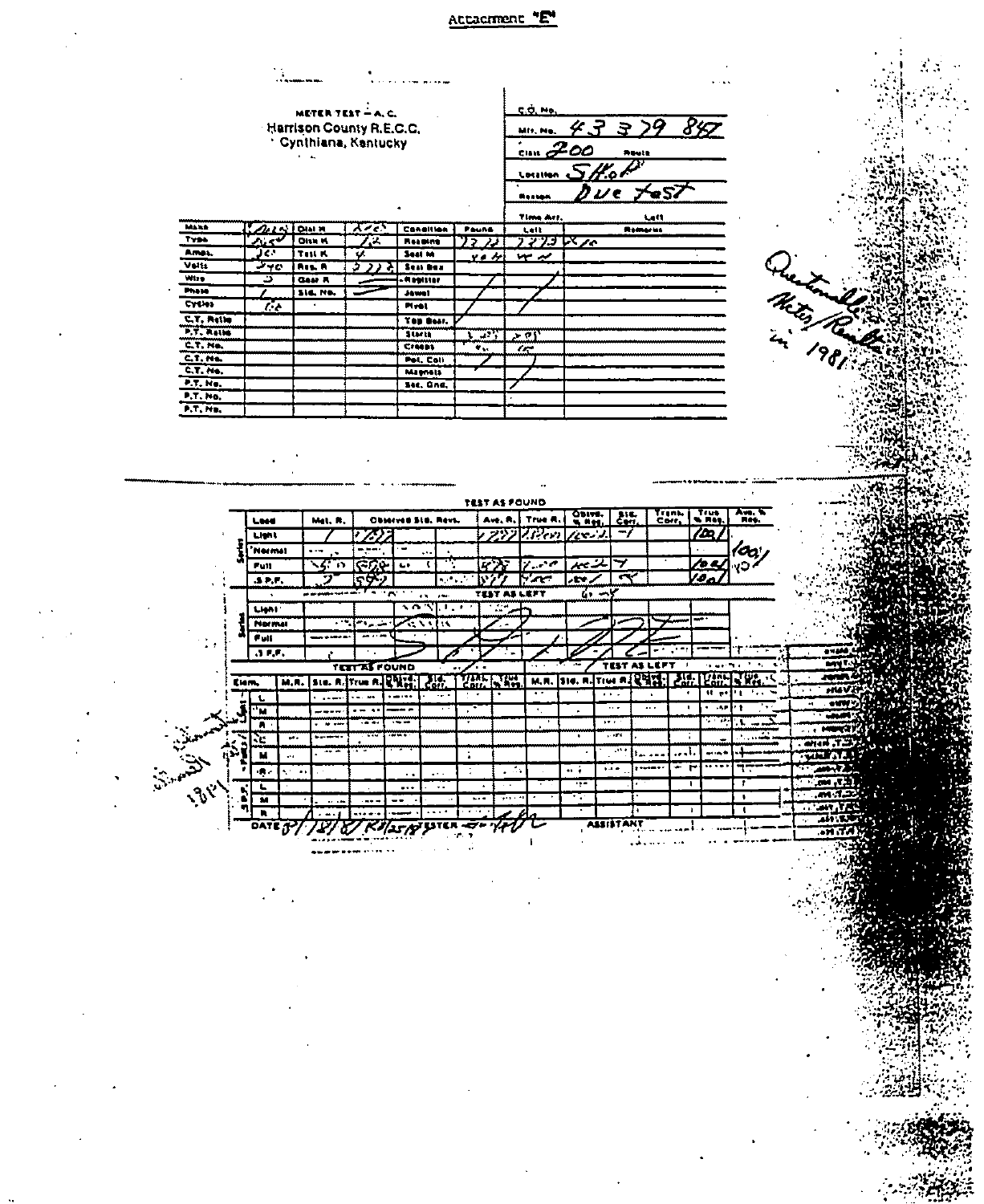# Attachment 'F"

C.O. No. METER TEST - A.C. Harrison County R.E.C.C. Mir. No. Cynthiana, Kentucky 7 00 Route Class يدكو Location لادر Reason  $X/O$ Left **Time Arr** Ouestinable Meter **Make** Found  $C-$ Remarks 57105 **DIALK** Condition Lett じつ 7716 <u>ง จะยอ</u> Type ፓদ **DIJK K** Resolng <u>ت7</u> Amps. Test K Seal M <u>YLT</u> 46 M <u>ress</u> Volls Seal Box <u>ن بر2</u> Reg. R  $\mathbf{A}$  $\overline{z}$ **Wife** Gear<sub>R</sub> Register Phase Std. No. Jawel **Cycles** Pivot (i) C.T. Ratlo Top Bear. P.T. Ratio Starts  $V > 5$ V US  $C, T, No.$  $100$ Creeps  $\overline{\overline{U}}$  $C.T. No.$ Pat. Coll  $C.T.$  No. **Magnets**  $P, T, NO,$ **Sec. Gnd.**  $P.T. No.$ P.T. No. izbovit.<br>N. Reg.  $e^{i\mu}$ LIANS.<br>Corr.  $T_{\text{reg}}$ **HANG**<br>William Luad Mal. H. Observed Std, Revs.  $A$ ve,  $B_x$  True R. 700.3 Light  $6000$  $\overline{\iota\sigma}\overline{\jmath}$  $\ddotsc$ 400  $5786$ ≪ '60.OI 'Normal mas  $F$ ull  $6014$  $\overline{59}$ ′о  $6000$ U.  $99.6$  $5P.F.$ 7٥  $6419600$  $\overline{a}$ 99 TEST AS LEFT Light -9  $\cdot$  $\ddotsc$  $\bullet$  $\pmb{\mathsf{I}}$ Normal  $Full \nightharpoonup$  $.5 P.F$ 7.  $\overline{\phantom{a}}$ TEST AS FOUND TEST AS LEFT Trans.<br>Corr M.R. Std. R. True R. R. Bayd. Std. Trans. Elem,  $\left|$  Std. R. True R.  $\mathbb{R}^{D}$  $\epsilon_{\rm out}^{\rm tot}$  $\overline{\mathbf{R}}$ 78 M.R. men 7  $\mathbf{L}$ **BYSIN** i<br>S  $\overline{M}$  $\epsilon$  : **COMPT**  $\ddot{\phantom{1}}$ . . ĪØ.  $\pmb{\mathsf{R}}$ ů. Ť ŧ. å,  $\mathbf{r}$ **C.T. Refle**  $\mathbf{C}$  $\blacksquare$  $O(6R, T, T)$  $\bar{\bar{\mathbf{z}}}$ M  $\ddot{\cdot}$  $25.70$  $\mathbf{a}$  $\sim$  .  $\ddot{\phantom{a}}$ z. .. . . . . . . alt.T.J. L Ŧ  $3 P.F.$ DA (T.D  $\overline{M}$  $34.7.9$ دوط 3  $\overline{R}$ **MAR AT.Mu.**  $-\bar{2}$ Frati DATE TESTER **ASSISTANT** ंड  $P, T, N0.$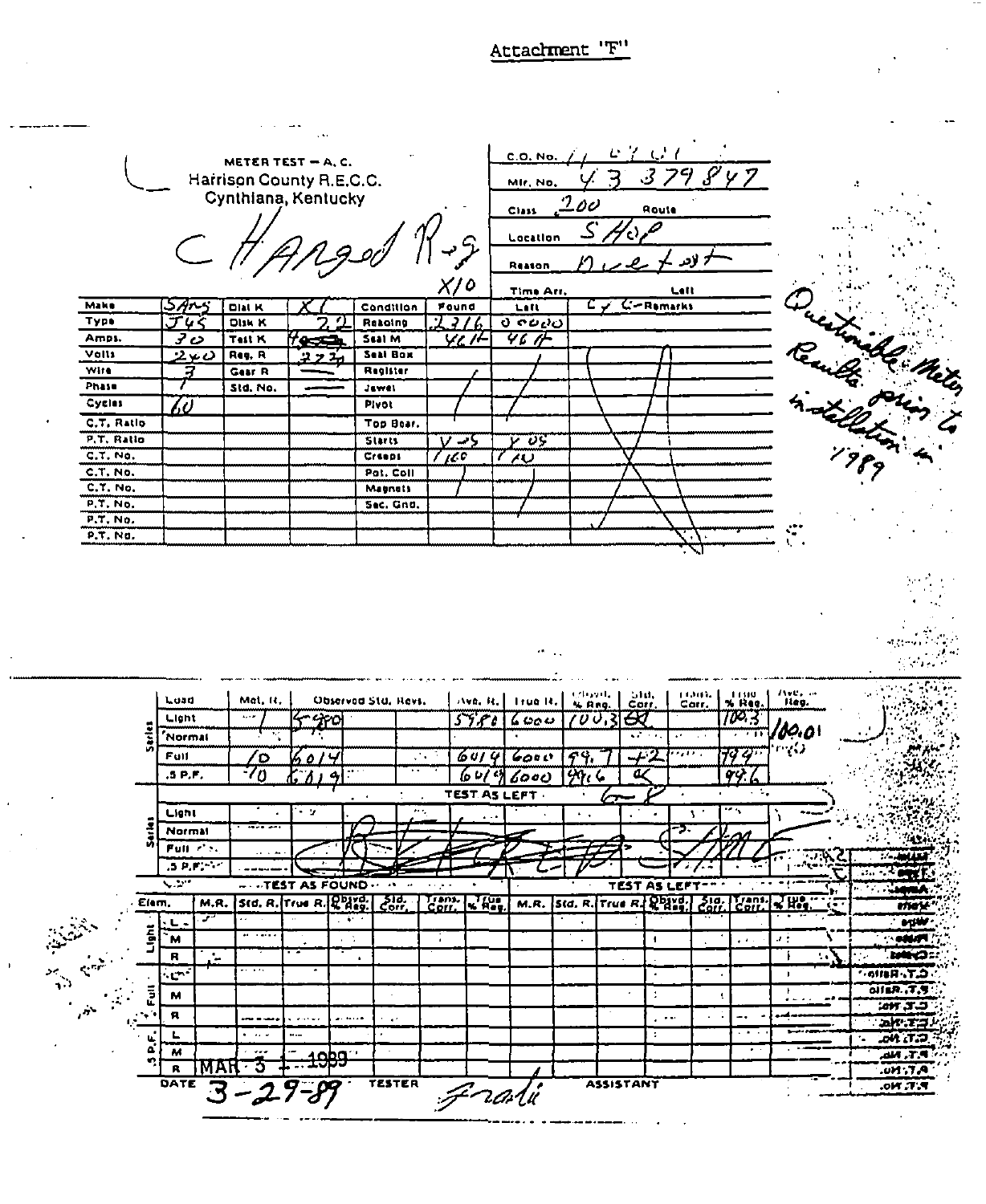|                                                               |            |                    |                                                 | Attachment "G"    |                 |                               |                                                  |                                |
|---------------------------------------------------------------|------------|--------------------|-------------------------------------------------|-------------------|-----------------|-------------------------------|--------------------------------------------------|--------------------------------|
| $QV^{\text{EST}}^{\text{total}} = \frac{1}{2} \sum_{n=1}^{N}$ |            |                    | Harrison County R.E.C.C.<br>Cynthiana, Kentucky | METER TEST - A.C. |                 |                               | C.O. No.<br>MIr. No.<br>Class                    | 0 ص2<br>Route                  |
|                                                               | Make       | <i><b>SAME</b></i> | <b>Dial K</b>                                   |                   | Condition       | Found                         | Location &<br><b>Reaton</b><br>Time Arr.<br>Left | Kaom<br>Laft<br>CKC<br>Remarks |
| 3.22.94                                                       | Type       | מ⊤ד                | Disk K                                          |                   | Reading         | <u>62919 63.19</u>            |                                                  |                                |
|                                                               | Ampi.      | 36                 | Test K                                          |                   | Seat M          | $\bar{H}$ Ylo                 | 446                                              |                                |
|                                                               | Volts      | ユメロ                | Reg. R                                          | ↵<br>5C           | Seat Box        |                               |                                                  |                                |
|                                                               | Wire       | -3                 | Gear <sub>R</sub>                               |                   | <b>Register</b> |                               |                                                  |                                |
|                                                               | Phase      |                    | Std. No.                                        |                   | Jewel           |                               |                                                  |                                |
|                                                               | Cycles     | $\overline{60}$    |                                                 |                   | Pivot           |                               |                                                  |                                |
| Clark<br>Clarked<br>witnessed                                 | C.T. Ratio |                    |                                                 |                   | Top Bear.       |                               |                                                  | ٠                              |
|                                                               | P.T. Ratio |                    |                                                 |                   | Starts          | øς<br>$\overline{\mathbf{v}}$ |                                                  |                                |
|                                                               | C.T. No.   |                    |                                                 |                   | Creaps          | /fro                          |                                                  |                                |
|                                                               | C.T. No.   |                    |                                                 |                   | Pot. Coll       |                               |                                                  |                                |
|                                                               | C.T. No.   |                    |                                                 |                   | <b>Magnets</b>  |                               |                                                  |                                |
|                                                               | P.T. No.   |                    |                                                 |                   | Sec. Gnd.       |                               |                                                  |                                |
|                                                               | P.T. No.   |                    |                                                 |                   |                 |                               |                                                  |                                |
|                                                               | P, T, N0   |                    |                                                 |                   |                 |                               |                                                  |                                |

190

 $\cdot$ 

 $\ddot{\phantom{1}}$ 

 $\bar{\psi}$ 

|                | Load                |      | Met. R.   |                      | Observed Std, Ravs.   |                |                | Ave, R.             | True R.    | ODSVO.<br>% Res.                               | 510.             |                     | Trans. | True | Ave. %<br>_Reg |
|----------------|---------------------|------|-----------|----------------------|-----------------------|----------------|----------------|---------------------|------------|------------------------------------------------|------------------|---------------------|--------|------|----------------|
|                | Light               |      |           |                      |                       |                |                |                     |            | 100.26                                         |                  |                     |        |      |                |
| į              | Normal <sup>'</sup> |      |           |                      |                       |                |                |                     | ш          |                                                |                  |                     |        |      | looks          |
|                | <b>Full</b>         |      |           | ∙                    |                       |                |                |                     |            | 100.03                                         |                  |                     |        |      |                |
|                | .5P.F.              |      |           |                      |                       |                |                |                     |            | rov.o                                          |                  |                     |        |      |                |
|                |                     |      |           |                      |                       |                |                | TEST AS LEFT        |            |                                                |                  | $4 - 6$             |        |      |                |
|                | Light               |      |           |                      |                       |                |                |                     |            |                                                |                  |                     |        |      |                |
| Ĵ,             | Normal              |      |           |                      |                       |                |                |                     | $\epsilon$ |                                                |                  |                     |        |      |                |
|                | Full                |      |           |                      |                       |                |                |                     |            |                                                |                  |                     |        |      |                |
|                | .5P.F.              |      |           |                      |                       |                |                |                     |            |                                                |                  | <b>TEST AS LEFT</b> |        |      |                |
|                |                     |      |           | <b>TEST AS FOUND</b> |                       |                |                |                     |            | M.R. Std. R. True R. R. Reggi Corr. Corr. N.R. |                  |                     |        |      |                |
| Elem.          |                     | M.R. |           |                      | Std. R. True R. Powd. | - ਤਾਰ.<br>Corr | Trans.<br>Corr | $\sqrt{k_{\rm eq}}$ |            |                                                |                  |                     |        |      |                |
| Light          | L<br>M              |      | नग        |                      |                       |                |                |                     |            |                                                |                  |                     |        |      |                |
|                | A                   |      | $\cdot$ . |                      |                       |                |                |                     |            |                                                |                  |                     |        |      |                |
|                |                     |      |           |                      |                       |                |                |                     |            |                                                |                  |                     |        |      |                |
| $\overline{5}$ | м                   |      |           |                      |                       |                |                |                     |            |                                                |                  |                     |        |      |                |
|                | R                   |      |           |                      |                       |                |                |                     |            |                                                |                  |                     |        |      |                |
|                | L                   |      |           |                      |                       |                |                |                     |            |                                                |                  |                     |        |      |                |
| ۱Ĺ,<br>5       | M                   |      |           |                      |                       |                |                |                     |            |                                                |                  | ,                   |        |      |                |
| n              | R                   |      |           |                      | 90                    |                |                |                     |            |                                                | <b>EXISTERAT</b> |                     |        |      |                |

 $\epsilon^{\frac{1}{2}}$ 

 $\mathcal{L}$ 

 $\mathcal{A}$ 

 $\overline{\phantom{a}}$ 

 $\mathbf{r}$ 

 $\ddot{\phantom{a}}$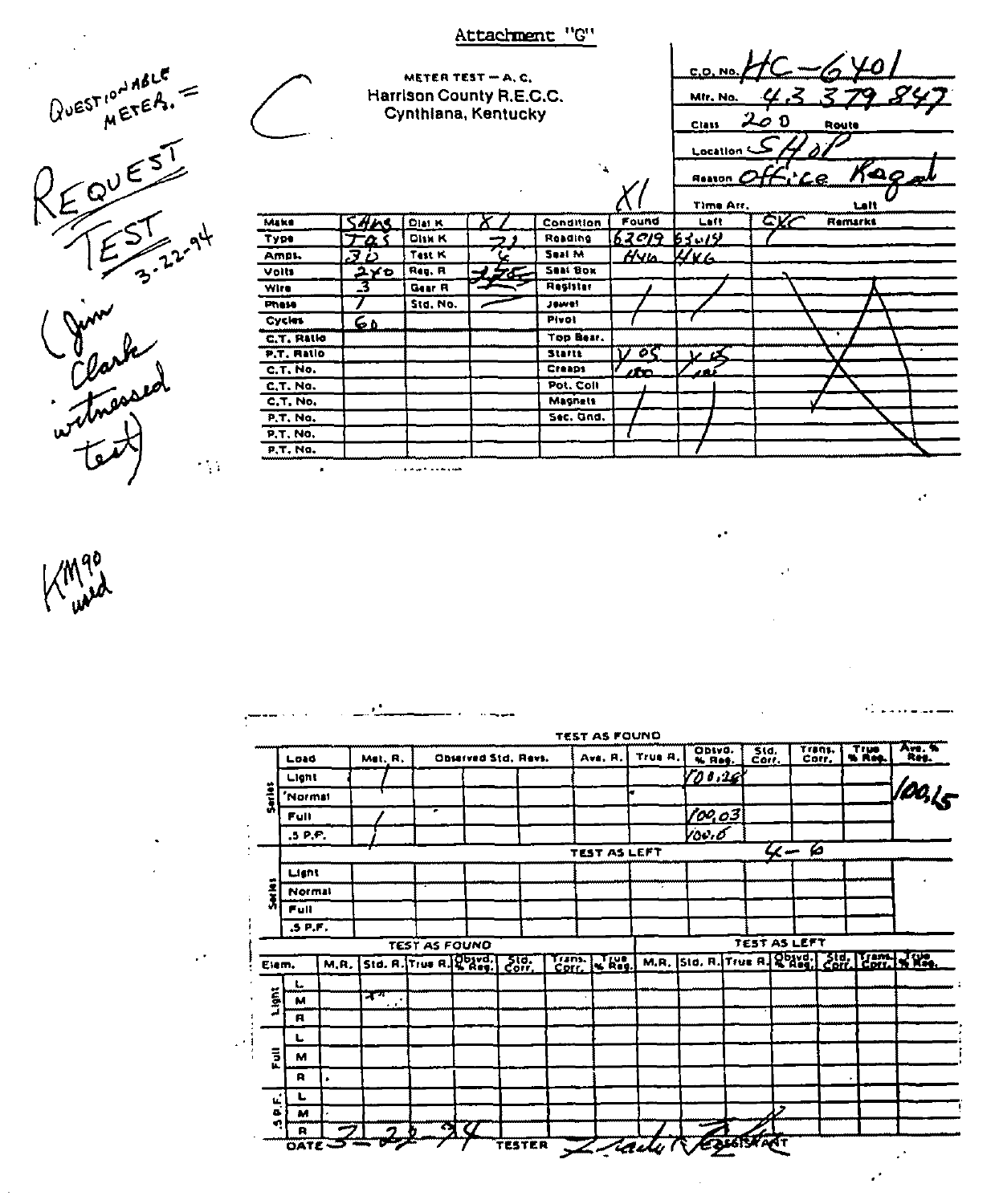# Attachment 'H'

|           | QUALITY METER LAB              |             |               | <b>JAN 7</b>     | DATT                | 1992         | 11057<br><b>B.</b> O. NO.               | RECORY<br>$E^{ST}$                |
|-----------|--------------------------------|-------------|---------------|------------------|---------------------|--------------|-----------------------------------------|-----------------------------------|
| Reading   | Found 00000                    |             | Left          | 00000            |                     |              | 009 293<br>Mfr. No. 88                  |                                   |
| Class     | $2\infty$                      |             |               | AS POUND         |                     |              | HC<br><b>Tested for</b>                 | OP LY                             |
| Make      | S                              | <b>LOAD</b> | Mr. Rav       | <b>BM Rev</b>    | % Reg               | Avenue       | REMARKS                                 |                                   |
| Type      | 55 ل                           | LEGHT       |               | 21.58            | 100.1               |              |                                         |                                   |
| Ampe.     | 30                             | TULL        | 5             | 108,16           | 989                 | 10010        |                                         |                                   |
| Volta     | 24 O                           | يود         |               |                  |                     |              |                                         |                                   |
| Wire      | З                              |             |               | AS LETT          |                     |              |                                         |                                   |
| Phase     |                                | <b>LOAD</b> | Mir Rev       | <b>SM Rev</b>    | % Reg               | Avenge       |                                         |                                   |
| Dial K    |                                | LIGHT       |               | 2.56             | 100.1               |              |                                         |                                   |
| Disk K    | 7.Z                            | TULL.       | $\mathcal{L}$ | 108.16           | 999                 | $100^{10}$ . |                                         |                                   |
| Reg. R    | 27V <sub>9</sub>               | Jet         | ۍ             | 107.74           | 100.2               |              |                                         |                                   |
|           | $LAB \leftarrow TED$           |             |               | KW               | <b>TEST RESULTS</b> |              | P C R                                   | re New texted<br>Sultin Meter Lat |
| Type Reg. |                                | Found       |               | Latt.            | <b>KW</b> Scale     |              | <b>KW Reading</b><br><b>KW</b> Constant |                                   |
|           | <b>Transformers</b><br>Current |             |               | <b>Potential</b> | <b>Transformers</b> |              | <b>Tasted by</b>                        |                                   |
| No.       | Type                           | Ratio       | No.           | <b>Type</b>      |                     | <b>Ratio</b> |                                         |                                   |

 $\hat{\boldsymbol{\epsilon}}$ 

 $\hat{\phantom{a}}$ 

 $\bullet$ 

 $\hat{\phantom{a}}$ 

 $\rightarrow$  $\ddot{\phantom{0}}$ 

 $\bullet$ 

 $\lambda$ 

 $\ddot{\phantom{1}}$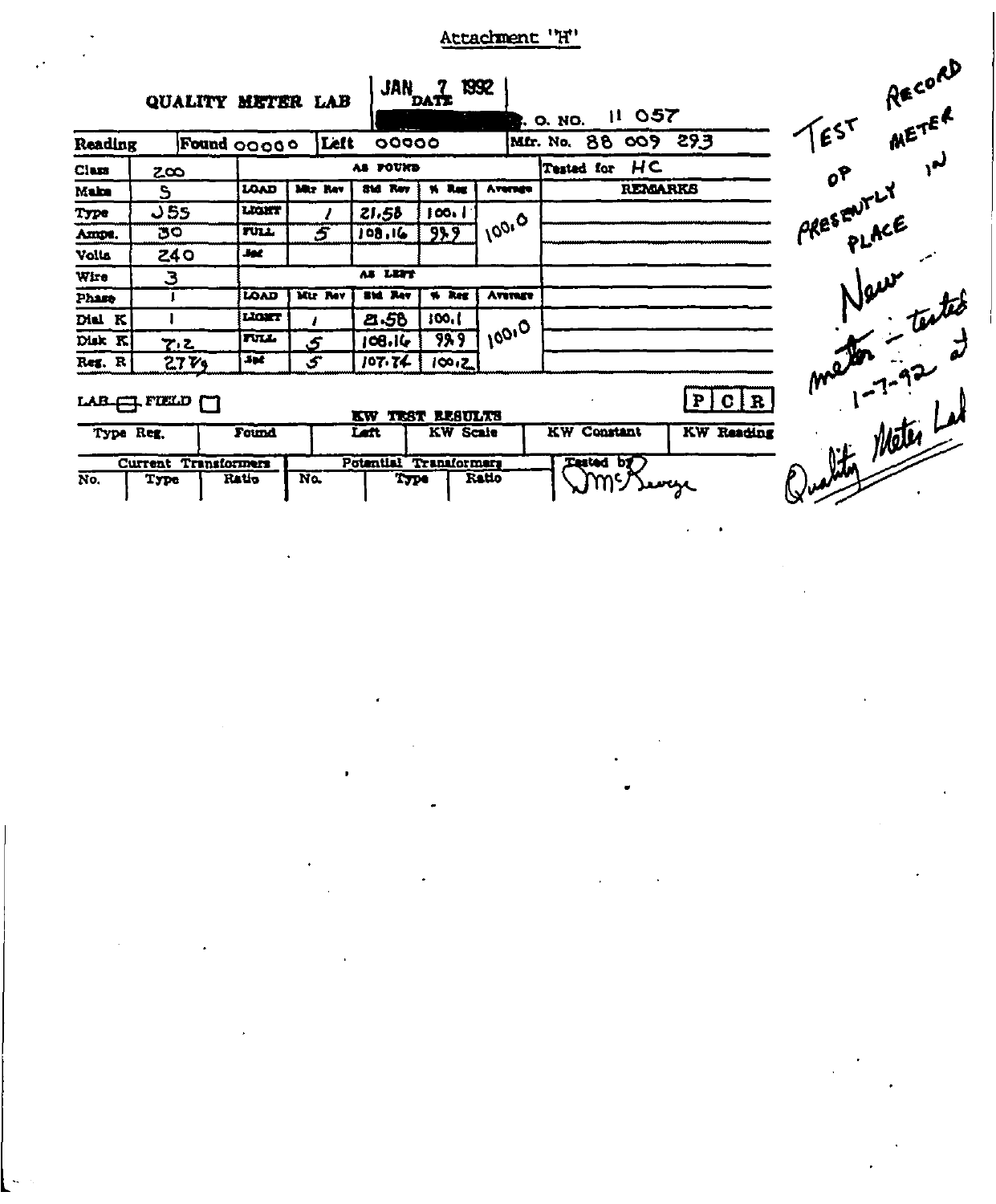## Certification

This is to certify that this Watt-hour Meter Standard has been<br>tested by the Public Service Commission of Kentucky.

| Make Scientific Columbus __ Serial No. 0006423_                    |
|--------------------------------------------------------------------|
|                                                                    |
| Classification Master Standard                                     |
| Status Approved                                                    |
|                                                                    |
| Tested with Known Comparator/ 335060's gypraged<br>Certified by __ |
| ____________________ Expires ____3-5-95____<br>Date $3 - 5 - 94$   |
|                                                                    |

|                |           |     |        | <b>CALIBRATION DATA</b> |     |         |                      |     |     |                 |  |
|----------------|-----------|-----|--------|-------------------------|-----|---------|----------------------|-----|-----|-----------------|--|
| <b>Current</b> | Current   |     | 120    | Volta                   |     | 240     | Volu                 |     | 480 | Volta           |  |
| Col            |           | Kh. | PF.    | % Rep.                  | Kh. | PF.     | % Reg.               | Kh. | PF. | % Reg.          |  |
| 0              | 25        |     | 0      | 99.9.                   |     | Ω       | <u>99.98</u>         |     |     |                 |  |
| O              | 50        |     | Ω      | 99.98                   |     | Ω       | <b>100.00</b>        |     |     |                 |  |
| n              | 0         |     | O      | 100.0.                  |     | o       | 0.<br>0              |     |     |                 |  |
|                | ς         |     |        | n<br>100.               |     | Ω       | $\mathbf{Q}$<br>.00. |     |     |                 |  |
| ц<br>n         | 25        |     |        | QQ<br>9                 |     | 11      | 98<br>ąą             |     |     |                 |  |
| 5              | ۹<br>2    |     |        | 99.<br>9                |     | Ω       | -90<br>99            |     |     |                 |  |
| 5              | 5         |     |        | n<br>ΩO                 |     |         | OS<br>100            |     |     |                 |  |
| ۹              | ٦<br>n    |     |        | 98<br>99.               |     |         | 99.99                |     |     |                 |  |
| 5              | ว<br>O    |     | П      | ). OO<br>$^{\rm m}$     |     | n       | 01<br>າດຕ            |     |     |                 |  |
| ς<br>n         | 5.<br>n   |     |        | ΟŒ                      |     |         | Ω.<br>m              |     |     | <u>01100.04</u> |  |
| 5<br>n         | ۳.<br>Ω   |     |        | 96<br>99.               |     | Ω       | 98<br>99             |     |     | 0.51100.00      |  |
| 5<br>n         | ς         |     |        | ιw<br>O.                |     |         | $\Omega$<br>TXI      |     |     |                 |  |
| ς<br>m         | 30<br>O   |     |        | n,                      |     |         | OS<br>m              |     |     |                 |  |
|                | 10<br>n   |     | Ę<br>Ω | 9<br>99.                |     | 5<br>Ω  | 99.91                |     |     |                 |  |
|                | ς         |     |        | 99.98                   |     | Λ       | 0<br>າດດ             |     |     |                 |  |
|                | 2<br>5    |     | 5<br>O | 99.91                   |     | Ω       | 99.95                |     |     |                 |  |
| o              | 5         |     |        | 99. QQ                  |     | n       | 0<br>100.            |     |     |                 |  |
| 51             | 15<br>O   |     | 5<br>n | 99.91                   |     | 5<br>0  | 99.94                |     |     |                 |  |
|                | n         |     |        | QQ<br><b>98</b>         |     | n       | O.<br>ന              |     |     |                 |  |
| ς.             | クら<br>o   |     | Ę<br>n | 99<br>86                |     | 5<br>п  | ۹M<br>99.            |     |     |                 |  |
| 50<br>n        | าก<br>Π   |     |        | 98<br>99.               |     | n       | 99.99                |     |     |                 |  |
| 50             | nian<br>Ω |     | 5<br>n | 99.99                   |     | ς<br>ი  | 100.01               |     |     |                 |  |
| 50<br>n        | 50.<br>0  |     | п      | 99.98                   |     | Ω       | <u> 100.00</u>       |     |     |                 |  |
| 50             | .0150. O  |     | 5<br>n | 99. QA                  |     | 51<br>ŋ | 99 QA                |     |     |                 |  |
|                |           |     |        |                         |     |         |                      |     |     |                 |  |
|                |           |     |        |                         |     |         |                      |     |     |                 |  |

Ŷ ÷,

 $\mathbf{L}$